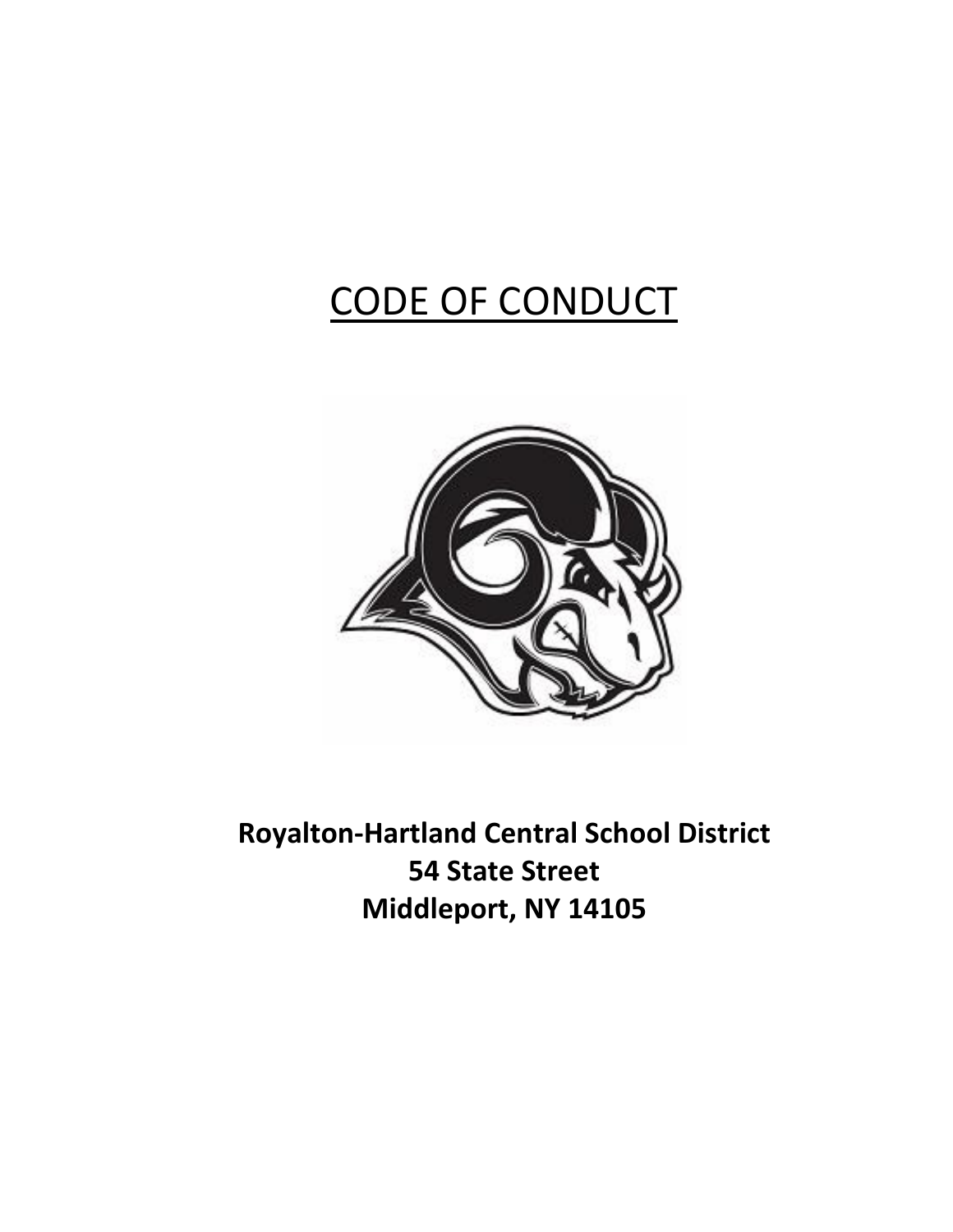| $\mathsf{L}$ |  |
|--------------|--|
| II.          |  |
| III.         |  |
| IV.          |  |
| V.           |  |
| VI.          |  |
| VII.         |  |
| VIII.        |  |
| IX.          |  |
| Χ.           |  |
| XI.          |  |
| XII.         |  |
| XIII.        |  |
| XIV.         |  |
|              |  |
|              |  |

## **TABLE OF CONTENTS**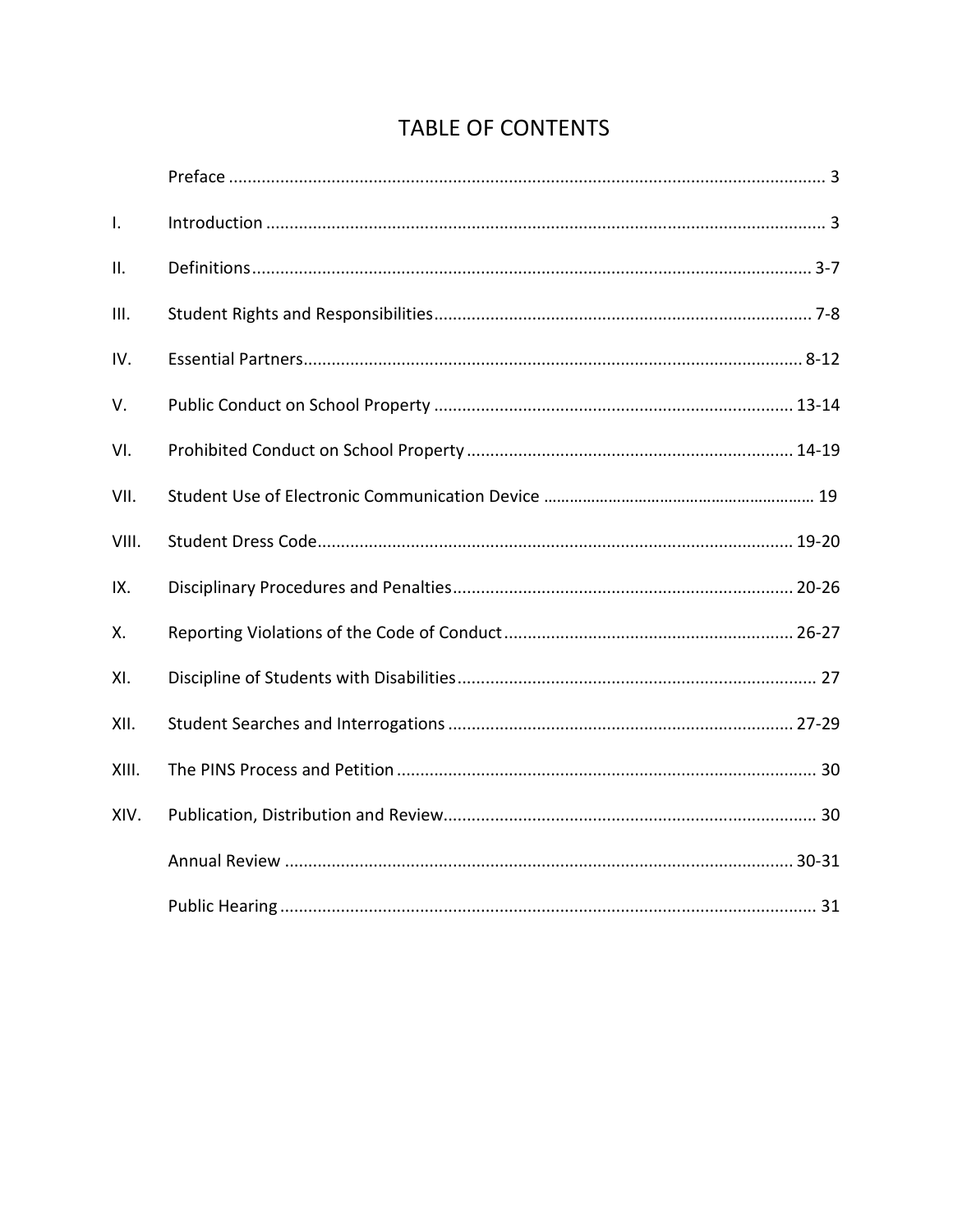## CODE OF CONDUCT

Preface

The Schools Against Violence in Education Act (Project SAVE) was signed into the New York State Law on July 24, 2000. This code of conduct is one part of the components of Project SAVE. The most recent revision of this Policy was approved by the Board of Education on November 5, 2014.

## I. INTRODUCTION

The Board of Education ("Board") is committed to providing a safe and orderly school environment where students may receive and district personnel may deliver quality educational services without disruption or interference. Responsible behavior by students, teachers, other district personnel, parents and other visitors is essential to achieving this goal.

The district has a long-standing set of expectations for conduct on school property and at school functions. These expectations are based on the Principals of civility, mutual respect, citizenship, character, tolerance, honesty, and integrity. Actions in school should be guided by respect and responsibility. Actions that impede student progress and the educational process will not be tolerated. Respect and responsibility by everyone will help maintain a positive learning environment and an appreciation of each individual in that environment.

The Board recognizes the need to clearly define these expectations for acceptable conduct on school property, identify the possible consequences of unacceptable conduct, and to ensure that discipline, when necessary, is administered promptly and fairly. To this end, the Board adopts this Code of Conduct ("Code").

This Code of Conduct, unless indicated, applies to all students, school personnel, parents and other visitors when on school property, attending a school function or as part of transportation service.

## II. DEFINITIONS

For purposes of this Code, the following definitions apply:

Color means the term refers to the apparent pigmentation of the skin, especially as an indication or possible indication of race.

Controlled substance is a drug or other substance or substances having the appearance of a drug identified in certain provisions of the federal Controlled Substances Act specified in both federal and state laws and regulations applicable to this policy.

Cutting class is defined as an "unexcused" absence. (See Attendance Policy – for procedures for an Unexcused Absence)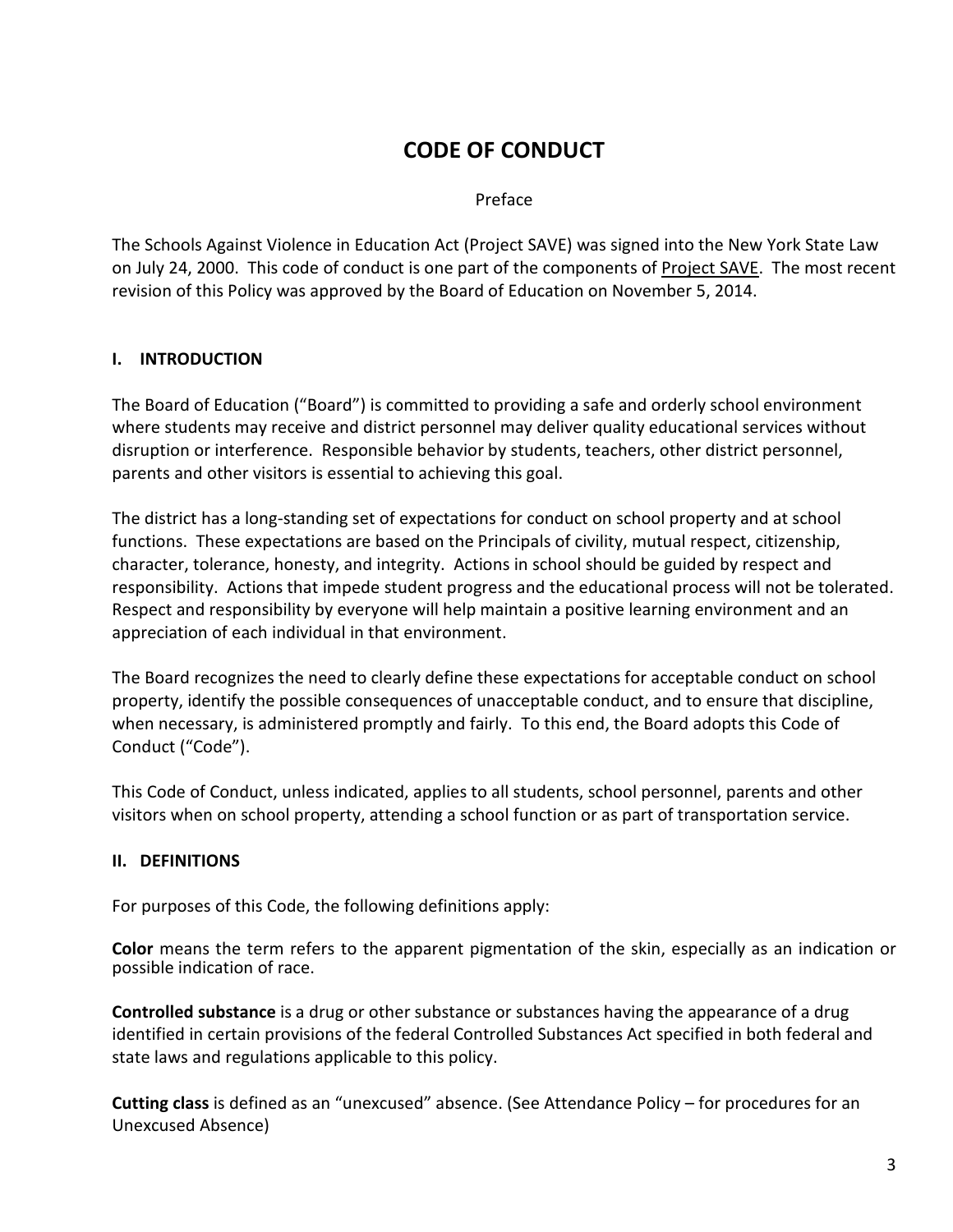Cyberbullying includes, but is not limited to, the following misuses of technology (i.e., cell phones, computers and /or the internet): harassing, teasing, intimidating, threatening, terrorizing, maligning and/or defaming another student or staff member by way of any technological tool, such as sending or posting inappropriate or derogatory e-mail messages, instant messages, text messages, digital pictures or images, or Web site postings (including blogs). (Per Board policy #7552, Bullying/Cyberbulling: Peer Abuse in the Schools).

Disability means (a) a physical, mental or medical impairment resulting from anatomical, physiological, genetic or neurological conditions which prevents the exercise of a normal bodily function or is demonstrable by medically accepted clinical or laboratory diagnostic techniques or (b) a record of such an impairment or (c) a condition regarded by others as such an impairment, provided, however, that in all provisions of this article dealing with employment, the term must be limited to disabilities which, upon the provision of reasonable accommodations, do not prevent the complainant from performing in a reasonable manner the activities involved in the job or occupation sought or held (Education Law Section 11[4] and Executive Law Section 292[21]).

Disruptive student is a student who is substantially disruptive of the educational process or substantially interferes with the teacher's authority over the classroom or any school employee's authority on school property.

Employee means any person receiving compensation from a school district or employee of a contracted service provider or worker placed within the school under a public assistance employment program, pursuant to title nine B of article five of the Social Services Law, and consistent with the provisions of such title for the provision of services to such district, its students or employees, directly or through contract, whereby such services performed by such person involve direct student contact (Education Law Section s11[4] and 1125[3]).

Ethnic Group means a group of people who identify with each other through a common heritage including language, culture, and often a shared or common religion and or ideology that stresses ancestry.

Gender means actual or perceived sex and includes a person's gender identity or expression (Education Law Section 11[6]).

Harassment means the creation of a hostile environment by conduct or by verbal threats, intimidation or abuse that has or would have the effect of unreasonably and substantially interfering with a student's educational performance, opportunities or benefits, or mental, emotional or physical wellbeing; or conduct, verbal threats, intimidation or abuse that reasonably causes or would reasonably be expected to cause a student to fear for his or her physical safety; such conduct, verbal threats, intimidation or abuse includes but is not limited to conduct, verbal threats, intimidation or abuse based on a person's actual or perceived race, color, weight, national origin, ethnic group, religion, religious practice, disability, sexual orientation, gender or sex (Education Law Section 11[7]).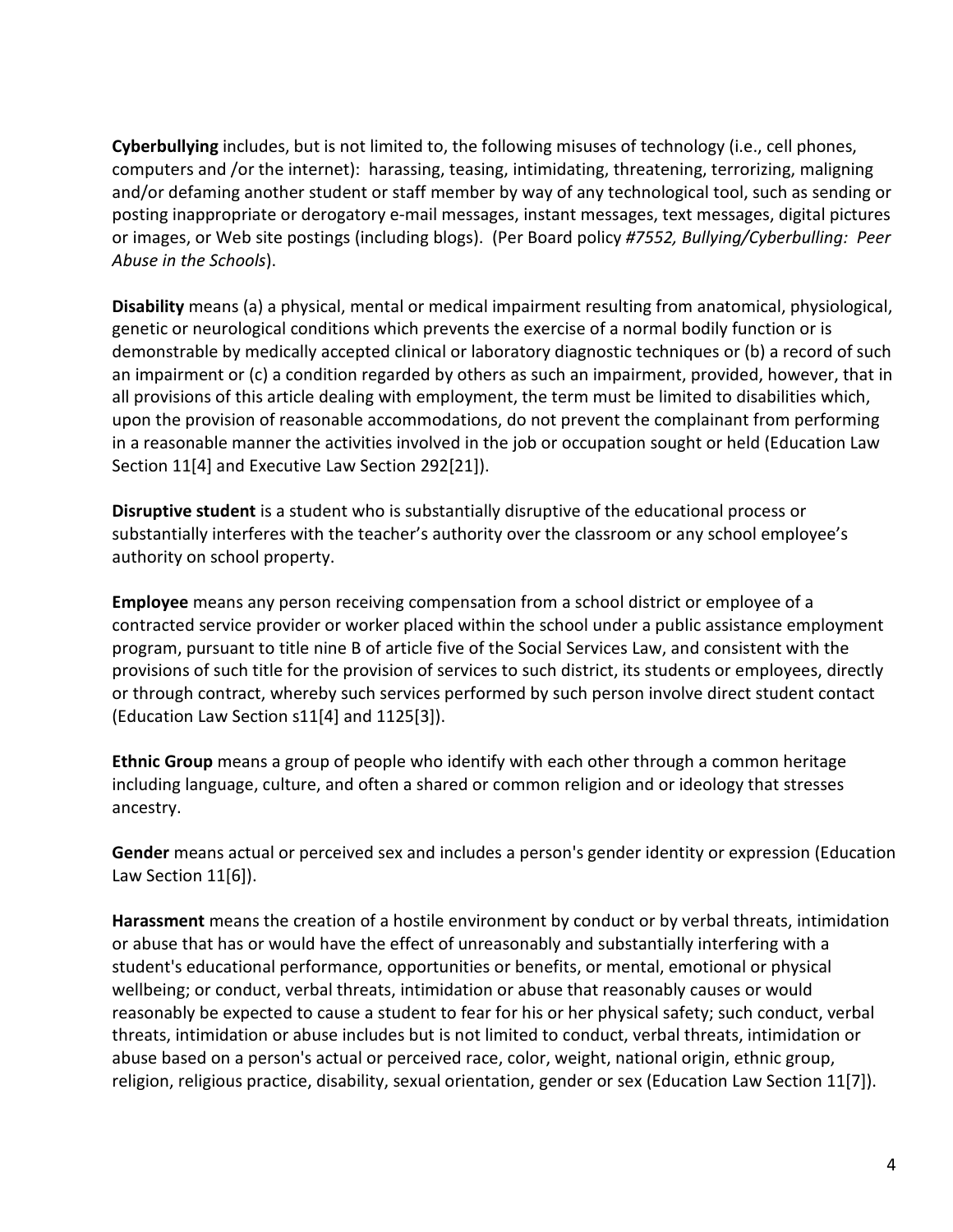Hearing is a formal meeting held in compliance with Section 3214 of the New York State Education Law.

Interim Alternative Educational Setting (IAES) (as it relates to children with disabilities) means a temporary educational placement for a period of up to 45 days, other than a student's current placement. This alternative placement enables the student to continue to progress in the general curriculum and to receive appropriate services and modifications as described in the student's individual educational program (IEP). The alternative placement and related services are designed to prevent the inappropriate behavior from recurring.

Illegal drugs are the unlawful possession or the unlawful use of controlled substances in an illegal manner.

National Origin means a person's country of birth or ancestor's country of birth.

Parent is the biological, adoptive or foster parent, guardian or person in a parental relation to a student.

PINS is a "person in need of supervision".

PINS Petition can be filed in Family Court against a minor under the age of 18 who is alleged to be incorrigible, truant from school, and beyond the lawful control of his/her parents. Usually the petition is filed by a parent, guardian, or school official, but the petition can also be filed by the police as well.

Plagiarism is the use or close imitation of the language and ideas of another author and representation of them as one's own original work. This includes copying from electronic sources (from the World Wide Web), even with minor alterations.

Race means a group of persons related by a common descent or heredity. For purposes of enumeration the U.S. Census Bureau uses terms such as: "White/Caucasian", "Black/African American/African-descent, "Asian", "Bi-racial", "Hispanics/Latinos" etc. to describe and classify the inhabitants of the United States.

Religion means specific fundamental beliefs and practices generally agreed to by large numbers of the group or a body of persons adhering to a particular set of beliefs and practices.

Religious Practice means a term including practices and observances such as attending worship services, wearing religious garb or symbols, praying at prescribed times, displaying religious objects, adhering to certain dietary rules, refraining from certain activities, proselytizing, etc.

Removal from Class means a classroom teacher may remove a student from class for up to two days if the teacher determines that the student is disruptive. The removal from class applies to the class of the removing teacher only.

Removal from Class (as it relates to students with disabilities) means a removal for disciplinary reasons from the student's current educational placement other than a suspension and change in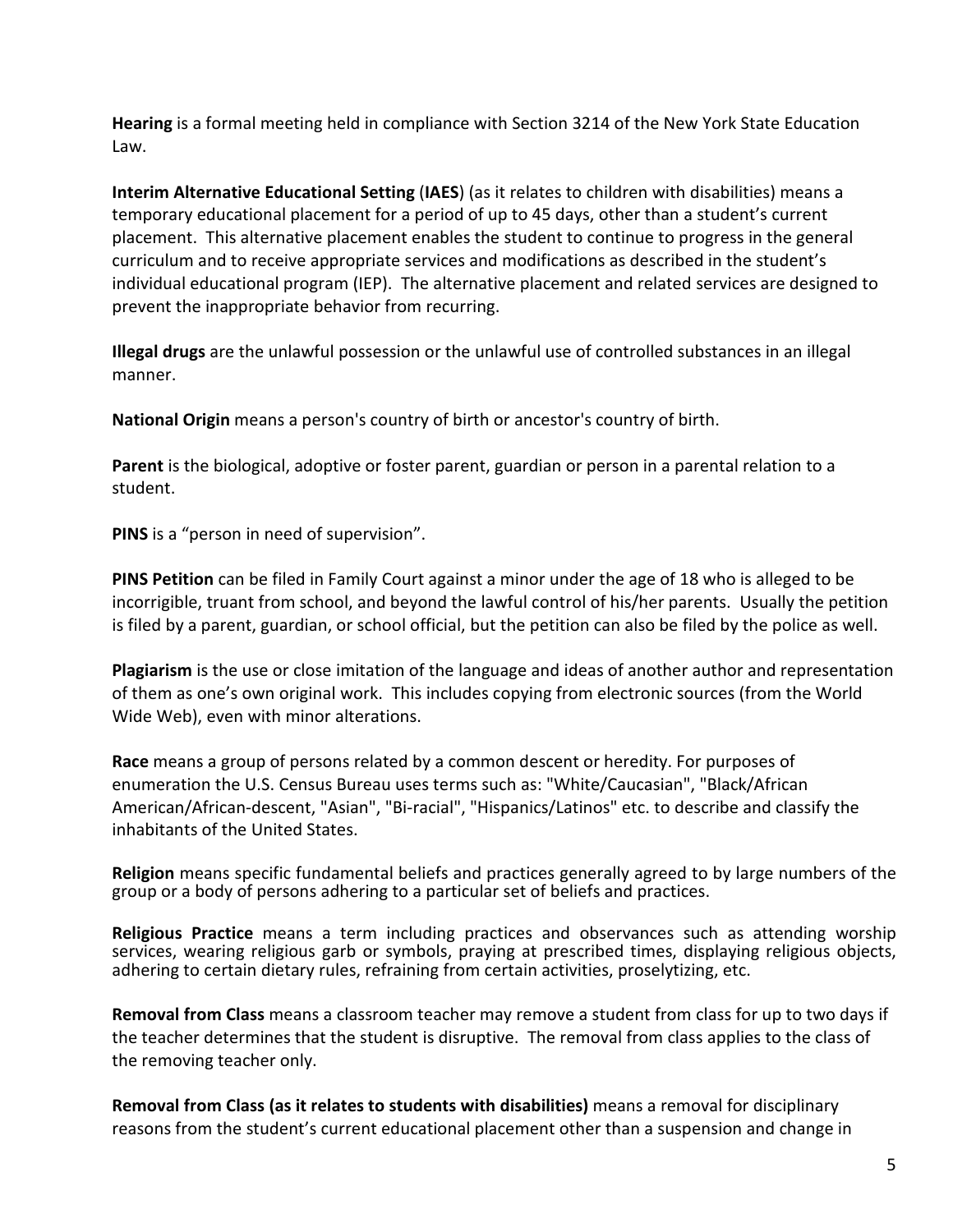placement to an interim alternative educational setting (IAES) ordered by an impartial hearing officer because the student poses a risk of harm to himself/herself or others.

School Agenda and/or Student Handbook is a booklet provided to every student grades K-12. At the primary level, the handbook provides parents with an explanation of the school day, school programs, various student expectations and guidelines. At the middle school and high school levels, the document outlines student responsibilities and is very specific about appropriate behavior and the consequences of behavior that is deemed to be inappropriate. It is imperative that parents read their child's agenda/student handbook to become familiar with the rules and behavioral expectations that are expected of all students in the district.

School Bus means every motor vehicle owned and operated for the transportation of pupils, children of pupils, teachers and other persons acting in a supervisory capacity, to or from school or school activities, or, privately owned and operated for compensation for the transportation of pupils, children of pupils, teachers and other persons acting in a supervisory capacity to or from school or school activities (Education Law Section 11[1] and Vehicle and Traffic Law Section 142).

School Property is anything that is owned/leased/rented by the Royalton-Hartland Central School District. It is anything in or within any building, structure, athletic playing field, playground, parking lot or land contained within the real property boundary line of a public elementary or secondary, or in or on a school bus, as defined in Vehicle and Traffic Law § 142.

School Function is any school-sponsored extra-curricular event or activity.

Sex means the biological and physiological characteristics that define men and women. (MALE and FEMALE denote "sex".)

Sexual Harassment is inappropriate visual, verbal or physical conduct directed by an adult to an adult, and adult to a student, a student to an adult or a student to a student. Four elements of sexual harassment are acts that: (1) are sexual in nature or gender based; (2) are unwanted or unwelcome; (3) are severe, persistent or pervasive; (4) interfere with ability to do work, learn or study. In accordance with the district's commitment to keep students, staff and visitors safe from harm, the Board of Education further defines "Sexual Harassment" in Board policies #6112 "Staff-Student Relations (Fraternization)",; #6121 "Sexual Harassment of District Personnel" and #7551 "Sexual Harassment of Students". These policies comply with all applicable laws and will be followed in all cases of suspected sexual harassment.

Sexual Orientation means actual or perceived heterosexuality, homosexuality, or bisexuality (Education Law Section 11[5]).

Suspension, pursuant to Education Law 3214, is a severe penalty which may be imposed upon students who are insubordinate, disorderly, violent or disruptive, or whose conduct otherwise endangers the safety, morals, health or welfare of others.

Violent student is a student under the age of 21 who: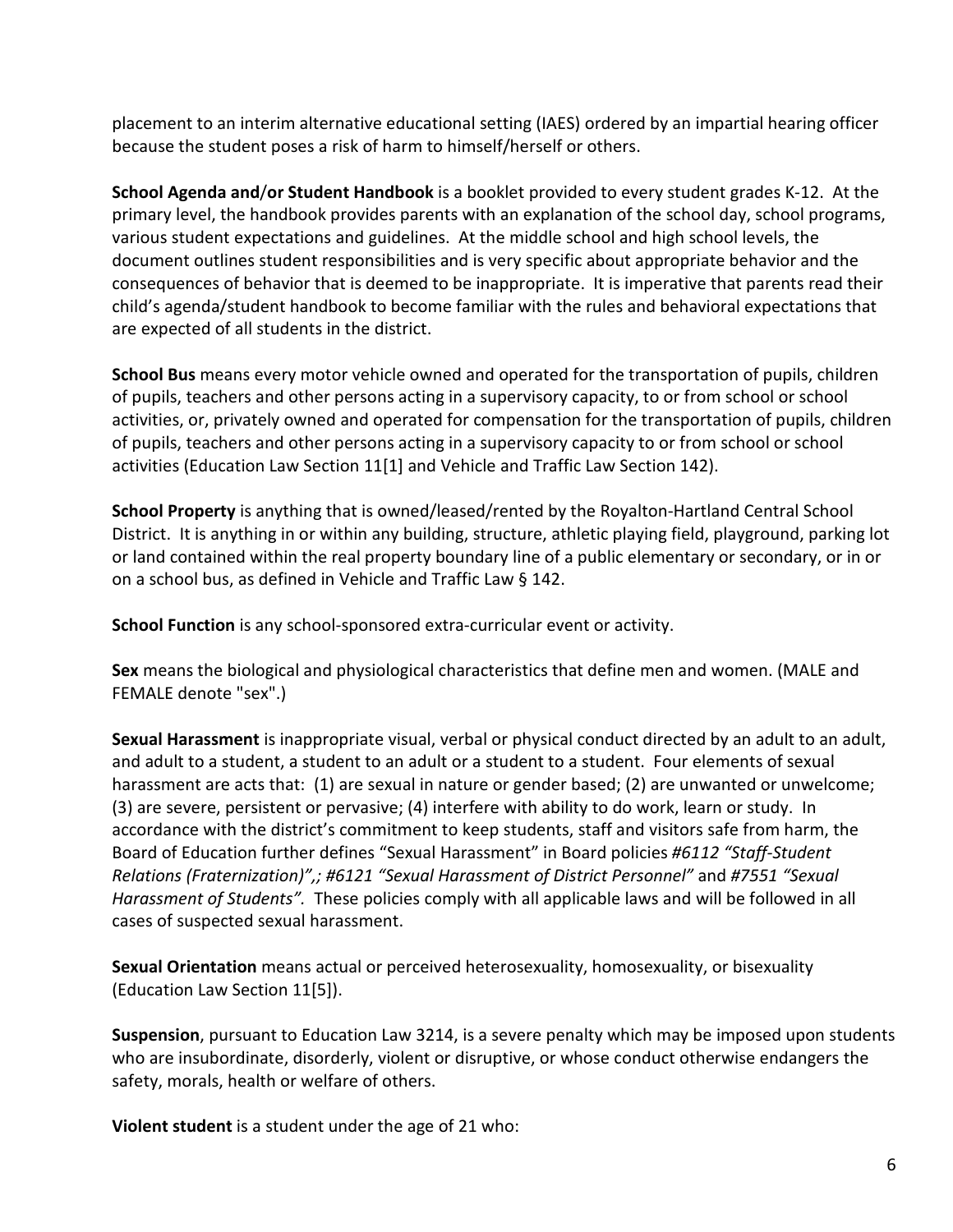- 1. Possesses, while on school property or at a school function, a weapon or any object used to threaten or harm another student, staff member, or individual.
- 2. Displays, while on school property or at a school function, what appears to be a weapon or any object used to threaten or harm another student, staff member, or individual.
- 3. Threatens, while on school property or at a school function, to use a weapon or any other object that could cause harm to a student, staff member, or other individual.
- 4. Knowingly and intentionally damages or destroys the personal property of any school employee or any person lawfully on school property or at a school function.
- 5. Knowingly and intentionally damages or destroys school district property.
- 6. Commits an act of violence upon a school employee or attempts to do so.
- 7. Commits an act of violence upon another student or any other person lawfully on school property or at the school function, or attempts to do so.
- 8. Knowingly and intentionally damages or destroys personal property of any school employee or any person lawfully on school property or at a school sponsored event.
- 9. Engages in other conduct that is determined to be violent.

Visitor is anyone who is not a staff member or student of the school.

Weapon is a firearm as defined in 18 USC Section 921 for purposes of the Gun Free School Act. It also means any other gun, pistol, revolver, shotgun, rifle, machine gun, BB gun, metal knuckles, sling shot, knife, box cutters, cane sword, electronic dart gun, Kung Fu star, electronic stun gun, pepper spray, or other noxious spray, explosive device, or any instrument, material or substance that can cause serious physical injury or death when used as a weapon.

Weight means aside from the obvious meaning in the physical sciences, the word is used in reference to a person's "size".

## III. STUDENT RIGHTS AND RESPONSIBILITIES

## With every right comes a responsibility.

- 1) To attend school in the district in  $\rightarrow$ which one's parent or legal guardian resides.
- 2) To expect that school will be a safe,  $\rightarrow$ orderly and purposeful place for all students to gain an education and to be treated fairly.
- 

It is the student's right:  $\frac{1}{1}$  is the student's responsibility:

- To attend school daily, regularly and on time, perform assignments, and strive to do the highest quality work possible and be granted the opportunity to receive a good education.
- To be aware of all rules and expectations regulating student's behavior and conduct oneself in accordance with these guidelines.
- 3) To be respected as an individual.  $\rightarrow$  To respect one another, and to treat others in the manner that one would want to be treated.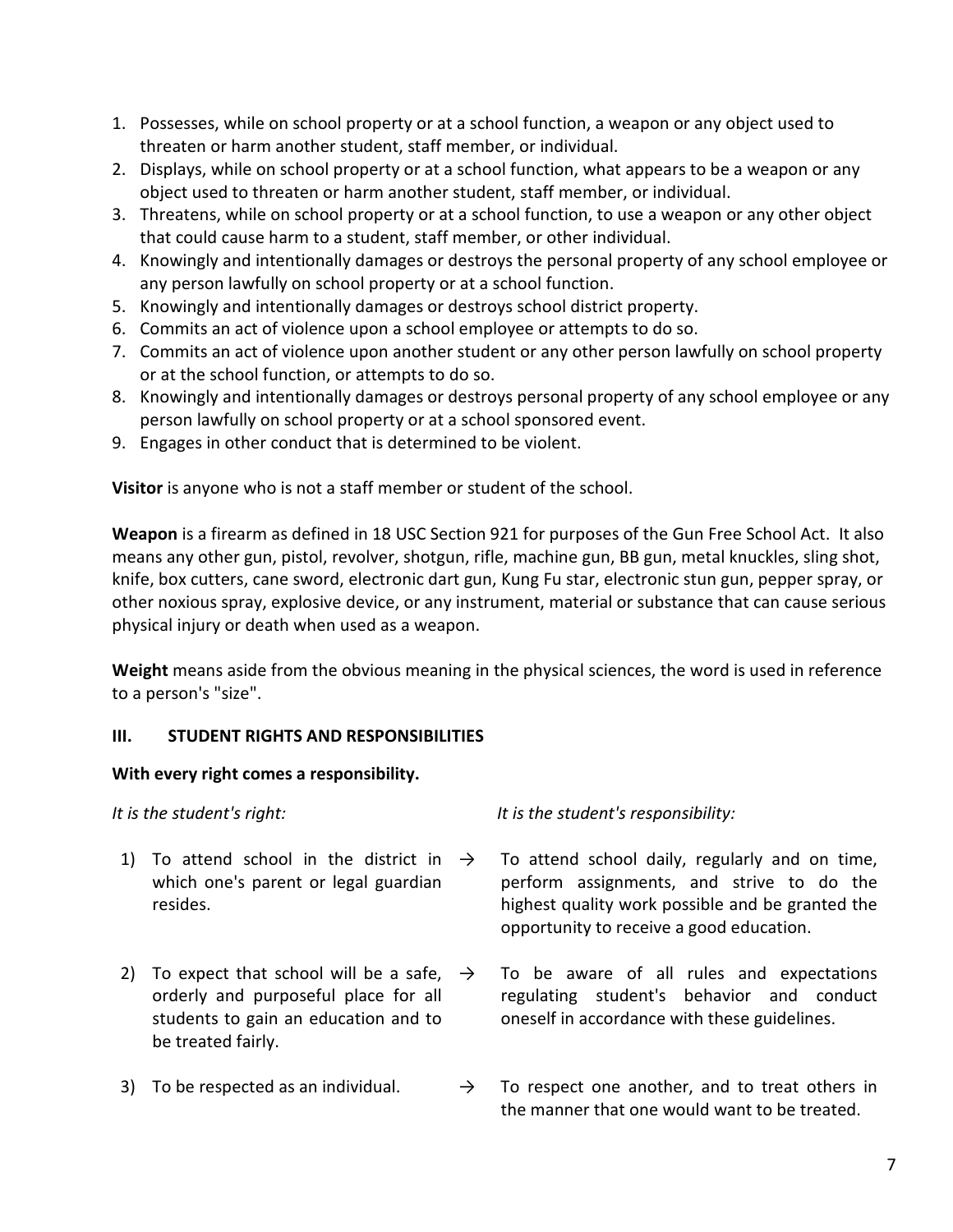- 4) To express one's opinions verbally or  $\rightarrow$ in writing.
- 5) To dress in such a way as to express  $\rightarrow$ one's personality.
- 6) To be afforded equal and appropriate  $\rightarrow$ educational opportunities.
- 7) To take part in all school activities on  $\rightarrow$ an equal basis regardless of race, color creed, religion, religious practice, sex, sexual orientation, gender, national origin, ethnic group, political affiliation, age, marital status, or disability.
- 8) To have access to relevant and  $\rightarrow$ objective information concerning drug and alcohol abuse, as well as access to individuals or agencies capable of providing direct assistance to students with serious personal problems.
- 9) To be protected from intimidation,  $\rightarrow$ harassment, or discrimination based on actual or perceived race, color, weight, national origin, ethnic group, religion, or religious practice, sex, gender/gender identity, sexual orientation, or disability, by employees or students on school property or at a school-sponsored event, function or activity.
- To express opinions and ideas in a respectful manner so as not to offend, slander, or restrict, the rights and privileges of others.
- To dress appropriately in accordance with the dress code, so as not to endanger physical health, safety, limit participation in school activities or be unduly distracting.
- To be aware of available educational programs in order to use and develop one's capabilities to their maximum.
- To work to the best of one's ability in all academic and extracurricular activities, as well as being fair and supportive of others.
- To be aware of the information and services available and to seek assistance in dealing with personal problems, when appropriate.
- To respect one another and treat others fairly in accordance with the District Code of Conduct and the provisions of the Dignity Act. To conduct themselves in a manner that fosters an environment that is free from intimidation, harassment, or discrimination. To report and encourage others, to report any incidents of intimidation, harassment or discrimination.

#### IV. ESSENTIAL PARTNERS

#### Expectations for Parents

1) Recognize that the education of their children is a joint responsibility of the parents or guardians and school community.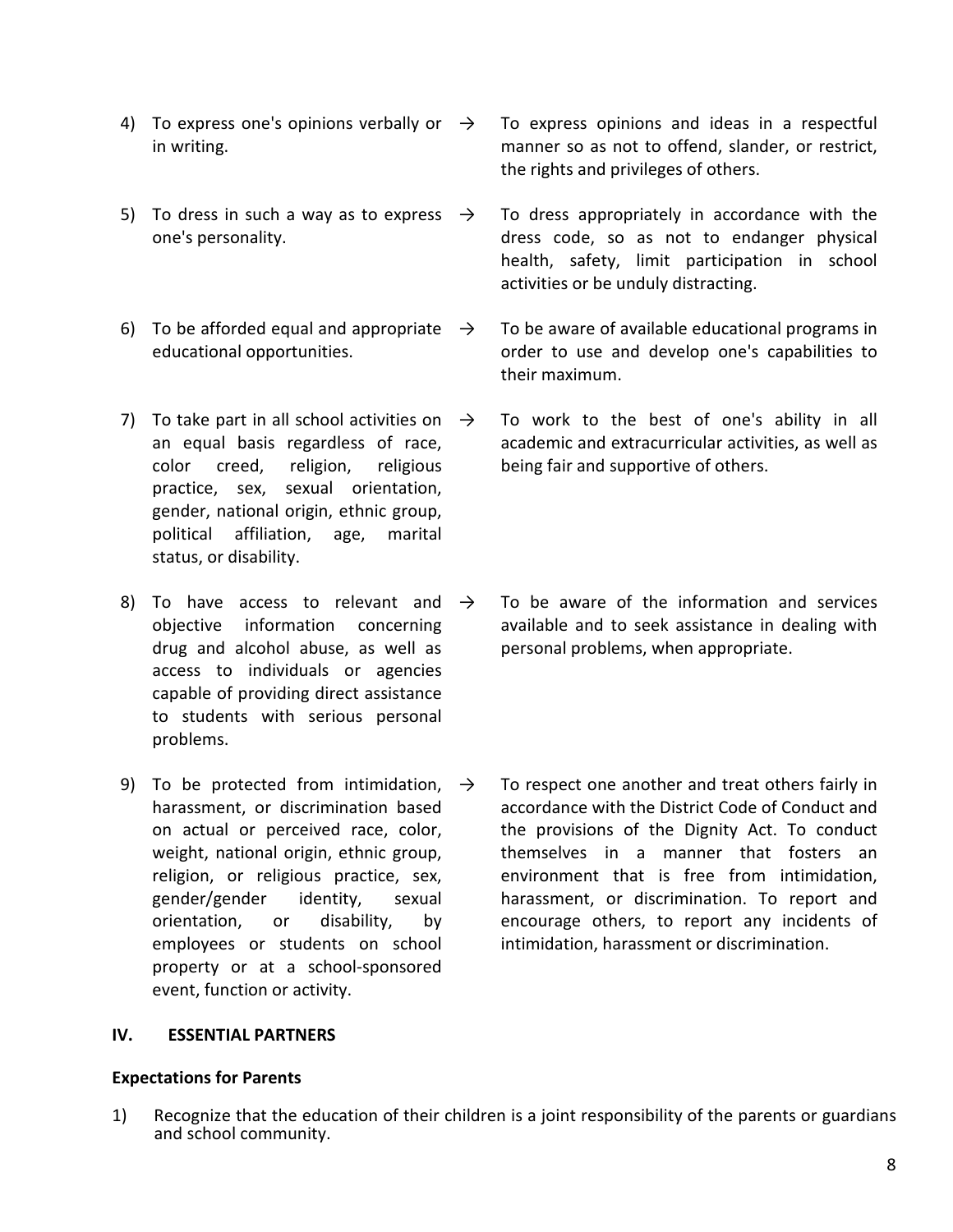- 2) Send their children to school ready to participate and learn as required by New York State Education Law and in accordance with the District's Comprehensive Student Attendance Policy (#7110). Ensure that children attend school regularly and on time. Ensure absences are excused.
- 3) Insist their children be dressed and groomed in a manner consistent with the student dress code.
- 4) Help their children understand that in a democratic society appropriate rules are required to maintain a safe, orderly environment.
- 5) Know school rules and help their children understand them to maintain a safe, orderly environment in accordance with the District Code of Conduct.
- 6) Convey to their children a supportive attitude towards education and the District.
- 7) Build good relationships with teachers, other parents and their children's friends.
- 8) Work with our schools to maintain open and respectful communication.
- 9) Help their children deal effectively with peer pressure.
- 10) Inform school officials of changes in the home situation that may affect student conduct or performance.
- 11) Provide a place for study and ensure homework assignments are completed
- 12) Teach their children respect and dignity for themselves, and other students regardless of actual or perceived race, color, weight, national origin, ethnic group, religion, religious practice, disability, sexual orientation, gender/gender identity, or sex, which will strengthen the child's confidence and promote learning in accordance with the Dignity for All Students Act.

#### Expectations for Teachers

- 1) Maintain a climate of mutual respect and dignity for all students regardless of actual or perceived race, color, weight, national origin, ethnic group, religion, religious practice, disability, sexual orientation, gender/gender identity, or sex, with an understanding of appropriate appearance, language, and behavior in a school setting, which will strengthen students' self-image and promote confidence to learn.
- 2) Be prepared to teach.
- 3) Demonstrate interest in teaching and concern for student achievement.
- 4) Know school policies and rules, and enforce them in a fair and consistent manner.
- 5) Communicate to students and parents:
	- a. Course objectives and requirements.
	- b. Marking/grading procedures.
	- c. Assignment deadlines.
	- d. Expectations for students.
	- e. Classroom discipline plan.
- 6) Communicate regularly with students, parents and other teachers concerning growth and achievement.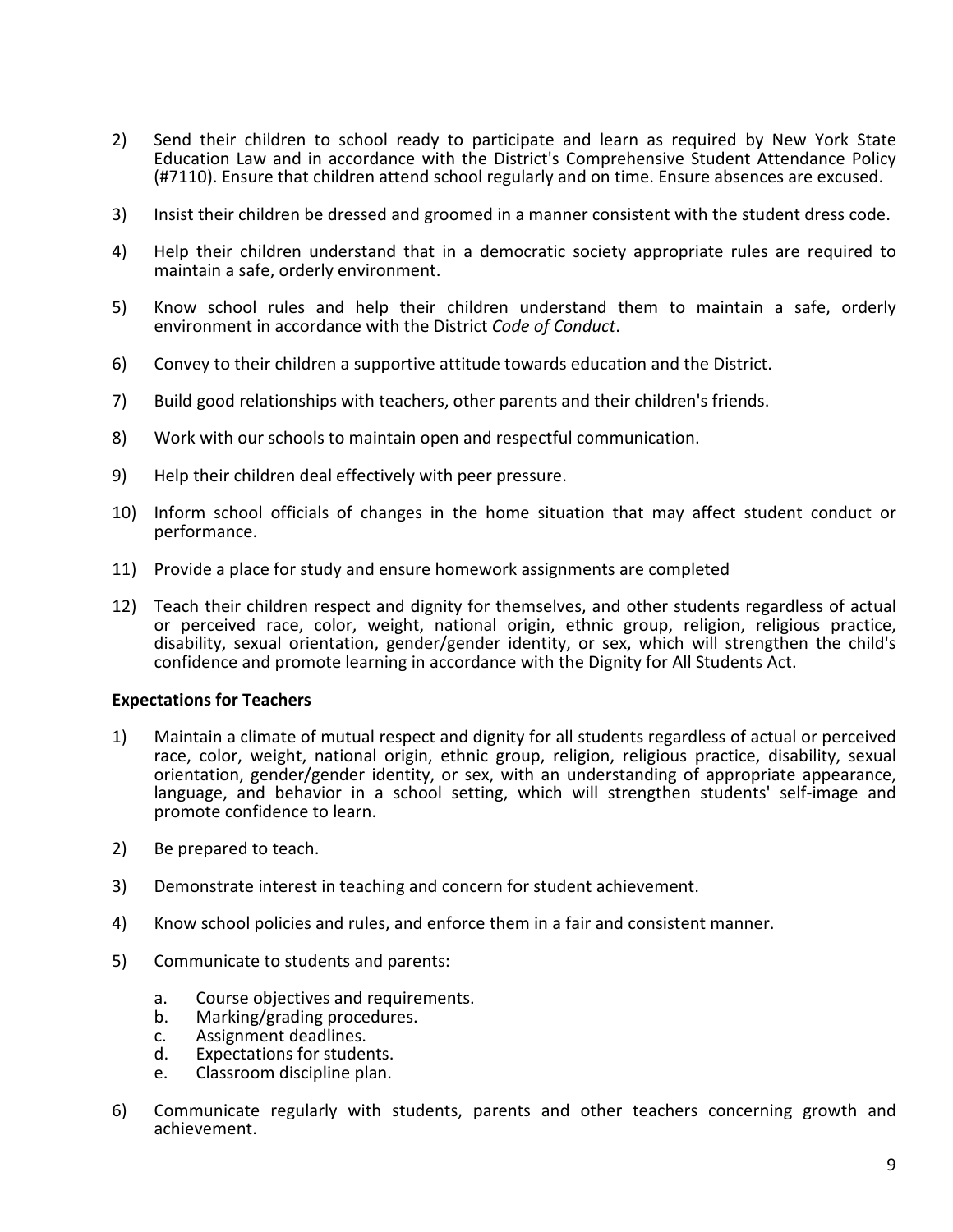- 7) Confront issues of discrimination and harassment in any situation that threatens the emotional or physical health or safety of any students, school employee or any person who is lawfully on school property or at a school function.
- 8) Address personal biases that may prevent equal treatment of all students in the school or classroom setting.
- 9) Report incidents of discrimination and harassment that are witnessed or otherwise brought to a teacher's attention to the building administrator and/or Dignity Act Coordinator (DAC) in a timely manner.

#### Expectations for School Counselors

- 1) Assist students in coping with peer pressure and emerging personal, social and emotional problems.
- 2) Initiate and appropriately document teacher/student/counselor conferences and parent/ teacher/student/counselor conferences, as necessary, as a way to resolve problems.
- 3) Regularly review with the students their educational progress, career plans and graduation requirements.
- 4) Provide information to assist students with career planning.
- 5) Encourage students to benefit from the curriculum and extracurricular programs.
- 6) Coordinate Intervention Support Services, as needed, with student, parent, Building Principal and teachers.
- 7) Maintain and encourage a climate of mutual respect and dignity for all students regardless of actual or perceived race, color, weight, national origin, ethnic group, religion, religious practice, disability, sexual orientation, gender/gender identity, or sex, with an understanding of appropriate appearance, language, and behavior in a school setting, which will strengthen students' self-image and promote confidence to learn.
- 8) Report incidents of discrimination and harassment that are witnessed or otherwise brought to the counselor's attention to the building administrator and/or Dignity Act Coordinator (DAC) in a timely manner.

#### Expectations for Student Support Service Personnel

- 1) Support educational and academic goals.
- 2) Know school rules, abide by them and enforce them in a fair and consistent manner.
- 3) Assist students in coping with peer pressure and emerging personal, social and emotional problems.
- 4) Set a good example for students and colleagues by demonstrating dependability, integrity and other standards of ethical conduct.
- 5) Maintain confidentiality about all personal information and educational records concerning students and their families.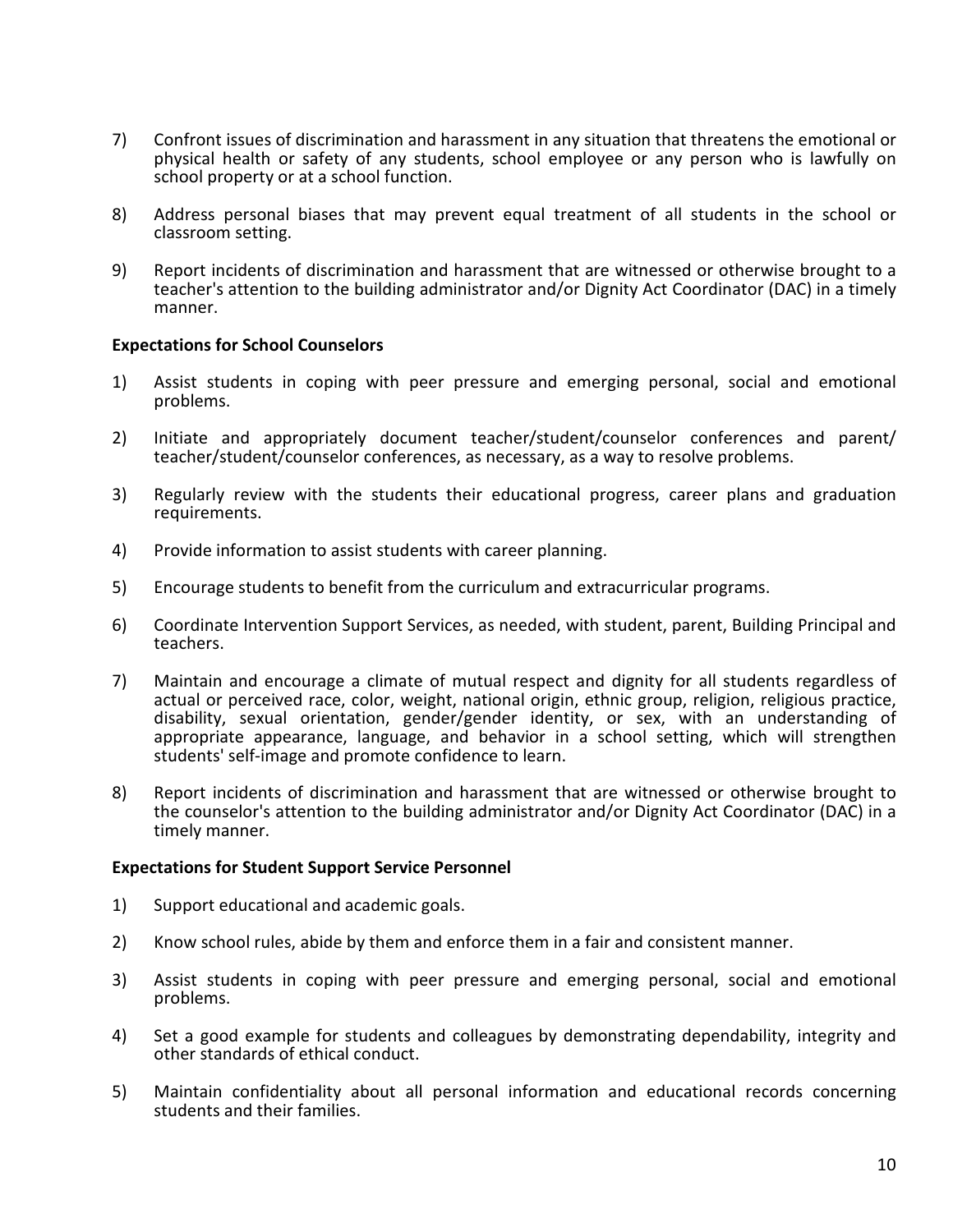- 6) Initiate teacher/student/counselor conferences and parent/teacher/student/counselor conferences, as necessary or requested, as a way to resolve problems and communicate as necessary in any other manner with parents and other staff regarding student progress and needs.
- 7) Regularly review with students their educational progress and career plan.
- 8) Provide information to assist students with career planning.
- 9) Encourage students to benefit from the curriculum and extra-curricular programs.
- 10) Maintain and encourage a climate of mutual respect and dignity for all students regardless of actual or perceived race, color, weight, national origin, ethnic group, religion, religious practice, disability, sexual orientation, gender/gender identity, or sex, with an understanding of appropriate appearance, language, and behavior in a school setting, which will strengthen students' self-image and promote confidence to learn.
- 11) Report incidents of discrimination and harassment that are witnessed or otherwise brought to the staff member's attention to the building administrator and/or Dignity Act Coordinator (DAC) in a timely manner.

#### Expectations for Other School Staff

- 1) Follow the Code of Conduct; know, abide by and enforce school rules in a fair and consistent manner.
- 2) Set a good example for students and other staff by demonstrating dependability, integrity and other standards of ethical conduct.
- 3) Assist in promoting a safe, orderly and stimulating school environment.
- 4) Maintain confidentiality about all personal information and educational records concerning students and their families.
- 5) Maintain and encourage a climate of mutual respect and dignity for all students regardless of actual or perceived race, color, weight, national origin, ethnic group, religion, religious practice, disability, sexual orientation, gender/gender identity, or sex, with an understanding of appropriate appearance, language, and behavior in a school setting, which will strengthen students' self-image and promote confidence to learn.
- 6) Report incidents of discrimination and harassment that are witnessed or otherwise brought to a staff member's attention to the building administrator and/or Dignity Act Coordinator (DAC) in a timely manner.

#### Expectations for Principals

- 1) Promote a safe, orderly and stimulating school environment, supporting active teaching and learning.
- 2) Ensure that students and staff have the opportunity to communicate regularly with the Principal and approach the Principal for redress of grievances.
- 3) Evaluate on a regular basis the effective safety, behavioral and school management issues related to all instructional programs.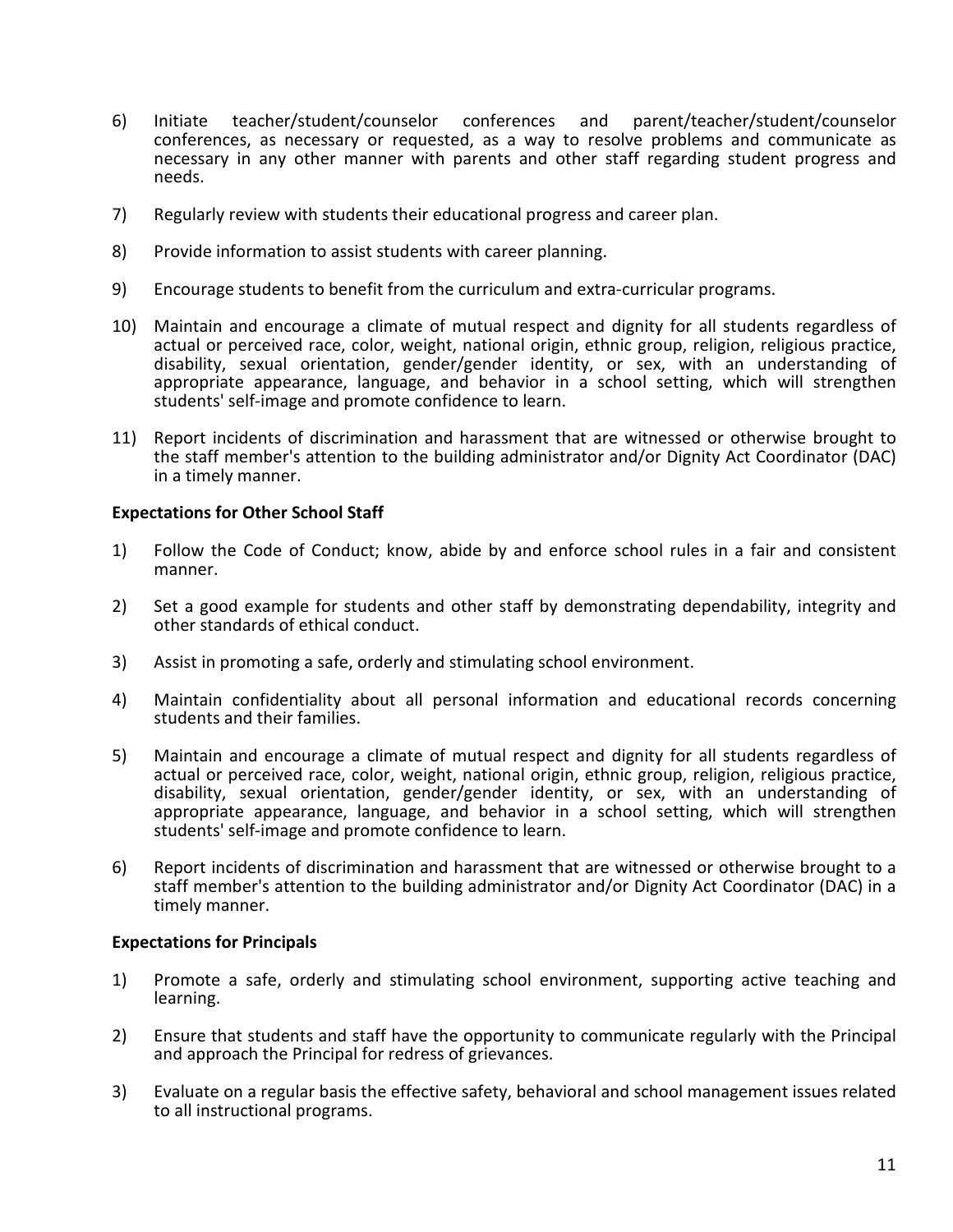- 4) Support the development of and student participation in appropriate extracurricular activities.
- 5) Be responsible for enforcing the Code of Conduct, ensuring that all cases are resolved promptly and fairly and, when necessary, appropriately documenting actions.
- 6) Maintain and encourage a climate of mutual respect and dignity for all students regardless of actual or perceived race, color, weight, national origin, ethnic group, religion, religious practice, disability, sexual orientation, gender/gender identity, or sex, with an understanding of appropriate appearance, language, and behavior in a school setting, which will strengthen students' self-image and promote confidence to learn.
- 7) Follow up on any incidents of discrimination and harassment that are witnessed or otherwise brought to the Principal's attention in a timely manner in collaboration with the Dignity Act Coordinator (DAC).

#### Expectations for the Superintendent

- 1) Promote a safe, orderly, respectful and stimulating school environment, free from intimidation, discrimination and harassment, supporting active teaching and learning.
- 2) Review with District administrators the policies of the Board of Education and state and federal laws relating to school operations and management.
- 3) Inform the School Board about educational trends, including student discipline.
- 4) Work to create instructional programs that minimize problems of misconduct and are sensitive to student and teacher needs.
- 5) Work with District administrators in enforcing the Code of Conduct and ensuring that all cases are resolved promptly and fairly.
- 6) Address all areas of school-related safety concerns.

#### Board of Education

- 1) Collaborate with constituency and school personnel to develop a Code of Conduct that clearly defines expectations for the conduct of students, District personnel and visitors on school property and at school functions.
- 2) Approve and review at least annually the District's Code of Conduct to evaluate the code's effectiveness and the fairness and consistency of its implementation.
- 3) Appoint a Dignity Act Coordinator in each school building. The Dignity Act Coordinator will be thoroughly trained to handle human relations in the areas of race, color, weight, national origin, ethnic group, religion, religious practice, disability, sexual orientation, gender/gender identity, and sex. The Dignity Act Coordinator will be accessible to students and other staff members for consultation and advice as needed on the Dignity Act.
- 4) Lead by example by conducting Board meetings in a professional, respectful and courteous manner.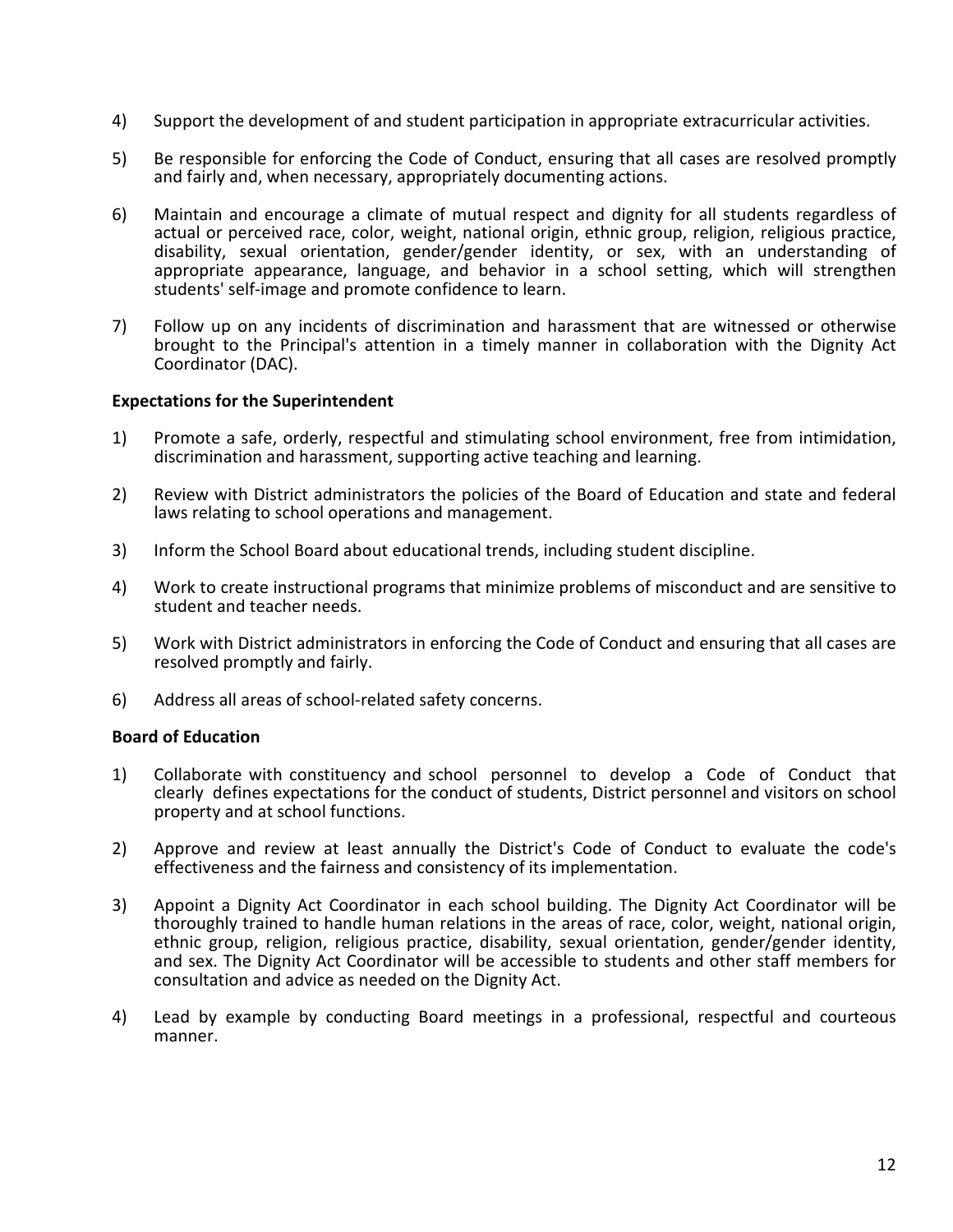## V. PUBLIC CONDUCT ON SCHOOL PROPERTY

To create and maintain a safe and orderly environment on school property and at school functions, the Board of Education requires certain standards of behavior and conduct of all persons. These requirements are not intended to limit freedom of speech or peaceful assembly. The district recognizes that free inquiry and free expression are indispensable to the objectives of the district. The purpose of this Code is to maintain public order and prevent abuse of the rights of others.

No person, either alone or with others, shall:

- 1. Intentionally injure any person or threaten to do so.
- 2. Intentionally damage or remove district property.
- 3. Disrupt the orderly conduct of classes, school programs, and other school activities.
- 4. Exhibit behavior that is rude, impolite, discourteous, vulgar or disrespectful, whether this behavior is on the telephone, in person, at Board of Education meetings or any other school district functions or events. If the behavior is exhibited by a staff member, the district resident or other individual shall repot the inappropriate behavior to the building Principal/director or to the Superintendent of Schools.
- 5. Distribute or wear materials on school grounds or at school functions that are obscene, advocate illegal actions, appear libelous, cause harm, obstruct the rights of others, or are disruptive to the school program.
- 6. Intimidate, harass, or discriminate against any person on the basis of race, color, nationality, religion, age, sex, sexual orientation or disability. The district will also not tolerate bullying or harassment of other students and/or staff members.
- 7. Enter any portion of the school premises without authorization or remain in any building or facility after it is normally closed.
- 8. Obstruct the free movement of any person in any place to which this Code applies.
- 9. Violate traffic laws, parking regulations, or other restrictions on vehicles.
- 10. Possess, consume, sell, distribute, or exchange alcoholic beverages, controlled substances or substances that give the appearance of an illegal drug or controlled substance, or be under the influence of either on school property or at a school function.
- 11. Possess or use firearms or other weapons including air guns, pistols, rifles, shotguns, ammunition, explosives, box cutters, knives, gas canisters, pepper spray or other noxious spray in or on school property or any games of chance, at a school functions or any object that could cause harm to any individual except in the case of law enforcement.
- 12. Loiter on or about school functions.
- 13. Gamble on school property or at school functions.
- 14. Refuse to comply with any lawful order of identifiable school district officials performing their duties.
- 15. Willfully incite others to commit any of the acts prohibited by this code.
- 16. Violate any federal or state statute, local ordinance, or Board policy while on school property or while at a school function.

Persons who violate this code shall be subject to the following penalties: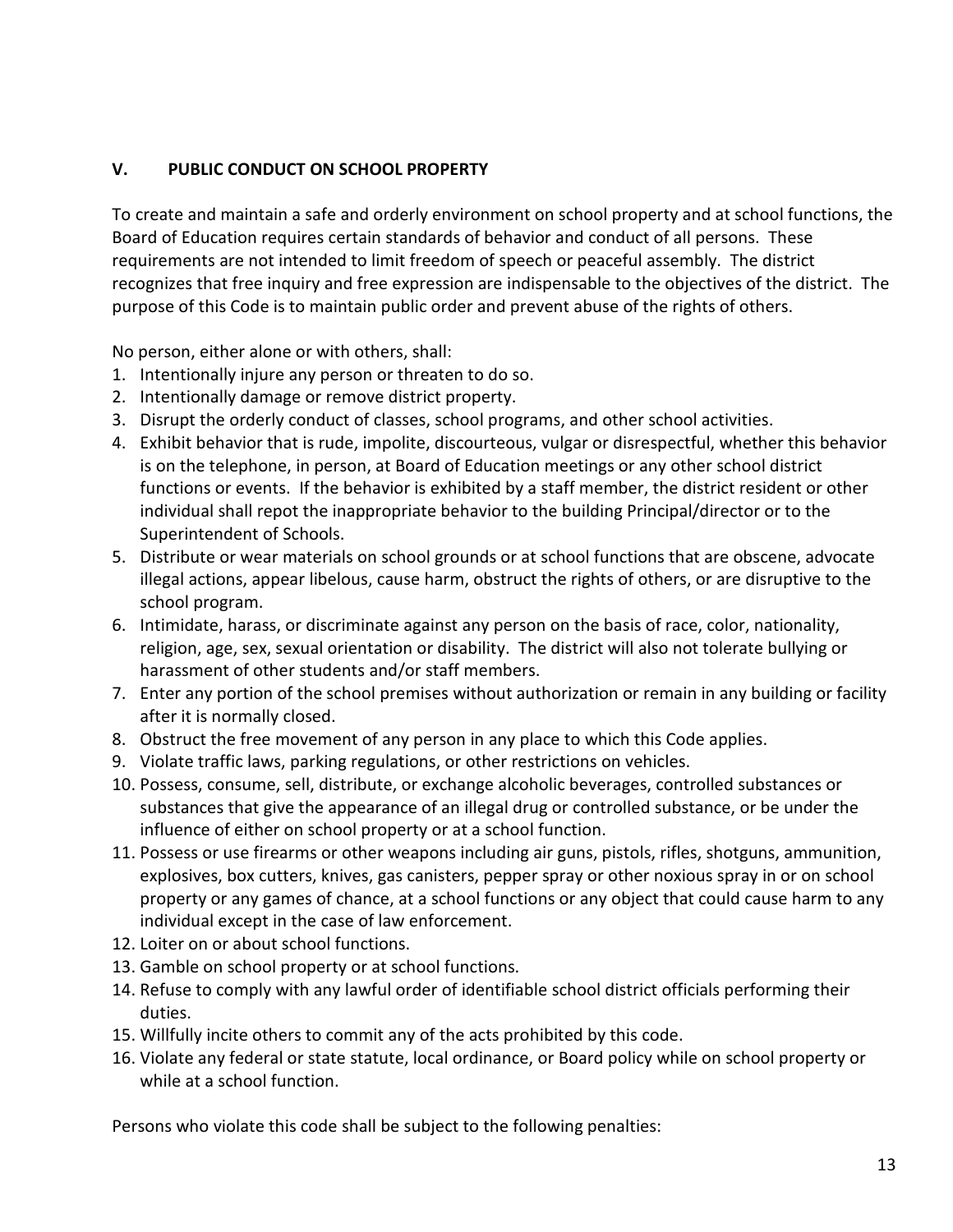- 1. Visitors, depending on the nature of the violation:
	- Shall be given a verbal warning and may be directed to leave the school property.
	- If the behavior is severe or persistent, the individual may lose the privilege of entering school property or attending school events for a specific period of time.
	- If conversations with school personnel are vulgar or inappropriate whether in a person-toperson conversation or on the telephone, school staff will be instructed to indicate that the conduct is offensive and, if it continues, to terminate the conversation. As a result, the communication privileges between the individual and the school will be suspended for a specified period of time.
	- If the behavior is illegal, the proper authorities will be notified to deal with the situation.
- 2. Students shall be subject to warnings, ejection and/or disciplinary action as the facts may warrant, including any of the penalties listed in the "Penalties" section of this Code of Conduct, in accordance with the due process of law requirements.
- 3. Tenured faculty members will be subject to disciplinary action as the facts may warrant in accordance with their negotiated agreement and with Education Law Section 3020-a.
- 4. Civil Service staff members are entitled to the protection of Civil Service Law Section 75. They shall be subject to disciplinary action as the facts may warrant in accordance with Civil Service Law Section 75.
- 5. Staff members other than those described in 3 and 4 shall be subject to immediate discipline warning, reprimand, suspension or dismissal as the facts may warrant.
- 6. Specific disciplinary measures for students are listed in the student handbook or agenda.

The Superintendent shall be responsible for enforcing the conduct required by this Code. The Superintendent may designate other district staff authorized to take action consistent with the Code.

When an administrative staff member sees an individual engaging in prohibited conduct, which in his or her judgment does not pose an immediate threat or injury to persons or property, the administrative staff will, in his or her discretion:

- Tell such individual that the conduct is prohibited; or attempt to persuade such individual to stop; or warn such individual of possible consequences for failing to stop; or invoke provisions of the Penalties section of the Code, or any combination thereof.
- If such individual refuses to stop engaging in prohibited conduct, or if such individual's conduct poses an immediate threat of injury to persons or property, the administrative staff member will: (1) have such individual removed immediately from school property or the school function. (2) contact local law enforcement authorities to assist in removing such individual. The district shall initiate disciplinary action against any individual, as appropriate, with the Penalties section above. In addition, the district reserves its right to pursue a civil or criminal legal action against any person violating the Code.

## VI. PROHIBITED CONDUCT ON SCHOOL PROPERTY

The Board of Education expects all persons to conduct themselves in an appropriate and civil manner, with proper regard for the rights and welfare of other students, district personnel, and other members of the school community and for the care of school facilities and equipment.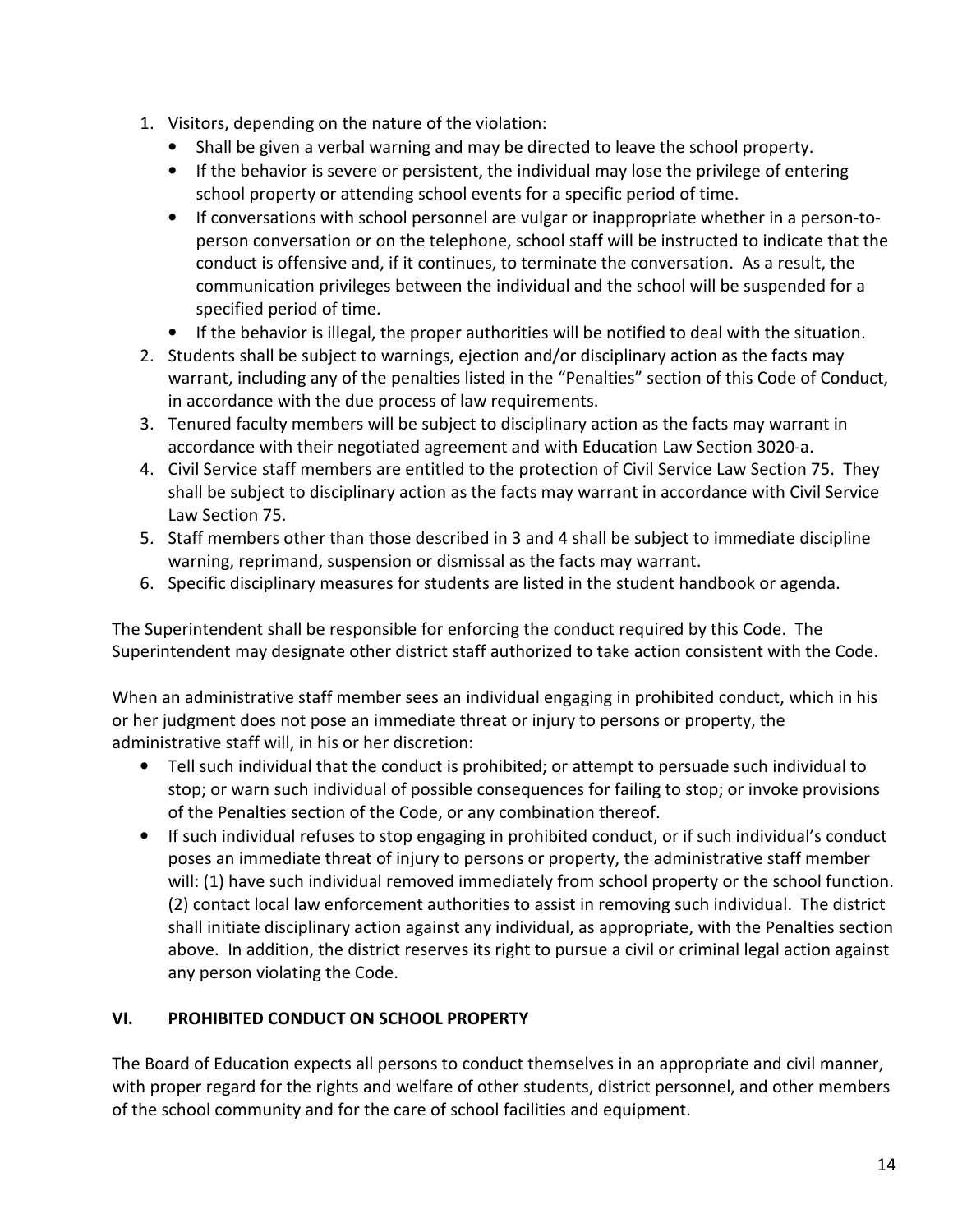The best discipline is self-imposed, and all individuals must learn to assume and accept responsibility for their own behavior, as well as the consequences of their misbehavior. District personnel who interact with students are expected to use disciplinary action only when necessary and to place emphasis on the students' ability to grow in self-discipline.

The board recognizes the need to make its expectations for all conduct while on school property or engaged in a school function specific and clear. The rules of conduct listed below are intended to do that and focus on safety and respect for the rights and property of others. Individuals who will not accept responsibility for their own behavior and who violate these school rules will be required to accept the penalties for their conduct.

Students/individuals may be subject to disciplinary action, up to and including suspension from school or the school property, when they:

- 1. Engage in conduct that is disorderly. Examples of disorderly conduct include, but are not limited to:
	- a) Running in hallways or classrooms.
	- b) The use of playing cards, trading cards, toys or hand-held video games during instructional time.
	- c) Obstruction of vehicular or pedestrian traffic.
	- d) Engaging in any willful act that disrupts the normal operation of the school community, which may include actions that create or would foreseeably create a risk of substantial disruption within the school environment or where it is foreseeable that the conduct might reach school property.
	- e) Selling items without appropriate permission from the office or the administration.
	- f) Disorderly conduct in class, in the cafeteria, on the bus, during fire drills, on field trips, during school sports, at dismissal, at assemblies and at school functions.
	- g) Trespassing.
	- h) Computer/electronic communications misuse, including any unauthorized use of computers, software, or internet/intranet account; accessing inappropriate websites; evading the district's content filtering; or any other violation of the district's acceptable use policy.
	- i) Unauthorized use of personal electronic devices/equipment (i.e., cell phones, MP3 devices, and other personal electronic devices deemed inappropriate by the administration).
	- j) Other student behaviors that are contained in the school handbook or agenda.
	- k) Unauthorized use of a PC, laptop, tablet or e-reader or other computerized information resources through the district's computer system is prohibited.
- 2. Engage in conduct that is disrespectful. Examples include, but are not limited to:
	- a) Using language or gestures that are profane, lewd, vulgar or abusive.
	- b) Offensive body language or actions intended to insult.
	- c) Degrading or offensive behavior.
	- d) Making unreasonable noise.
	- e) Inappropriate displays of affection.
	- f) Lying to school personnel.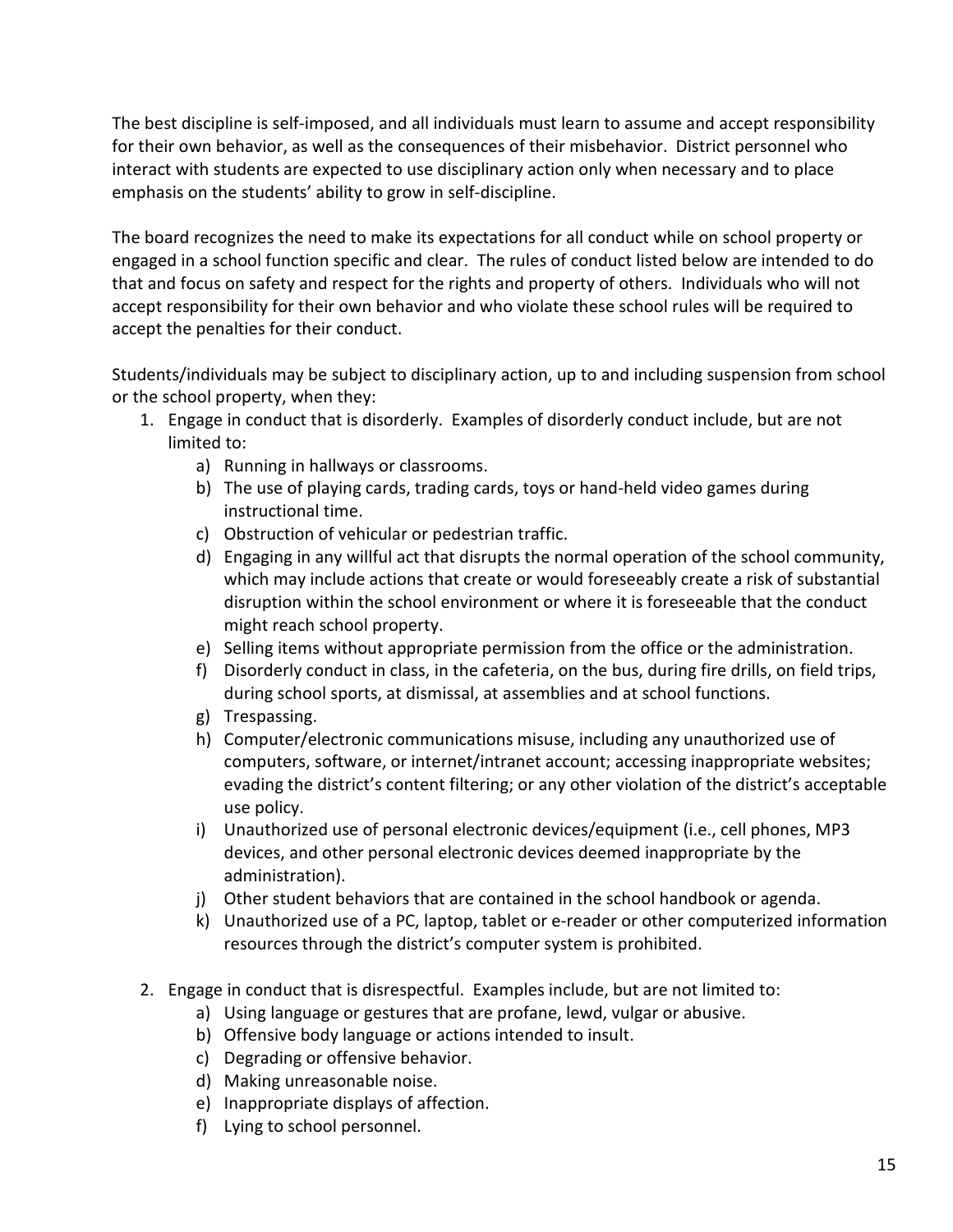- g) Other student behaviors that are contained in the school handbook or agenda.
- 3. Engage in conduct that is disruptive. Examples include, but are not limited to:
	- a) Being late for school or class.
	- b) Being unprepared for class.
	- c) Throwing or shooting objects.
	- d) Failing to comply with the reasonable directions of teachers, school administrators or other school personnel in charge of students.
	- e) Substantially interfere with the educational process and/or the authority of any responsible staff member.
	- f) Repeatedly violates school rules.
	- g) Loitering on school grounds after school hours.
	- h) Pushing, shoving or causing harm to another person.
	- i) Inappropriate or unreasonable use of a personal cell phone or other electronic devices include, but not limited to, radios, tape players, CD players, MP3 players, I-Pods, and other personal communication devices.
	- j) A cell phone or any type of electronic device is strictly prohibited during classroom instruction, and while taking a classroom test, state assessment or any type of final examination.
	- k) Other student behaviors that are contained in the school handbook or agenda.
- 4. Engage in conduct that is insubordinate. Examples include, but are not limited to:
	- a) Willful act of refusal or failure to comply with school or district guidelines or reasonable directions of teachers, school administrators or other school employees providing direction or instruction.
	- b) Leaving school grounds without permission.
	- c) Other student behaviors that are contained in the school handbook or agenda.
- 5. Engage in conduct that is violent. Examples include, but are not limited to:
	- a) Conspiring with any other person to commit any of the above acts.
	- b) Committing an act of violence (such as hitting, kicking, punching, and scratching) upon a teacher, administrator or other school employee or attempting to do so.
	- c) Committing an act of violence (such as hitting, kicking, punching, and scratching) upon another student or any other person lawfully on school property or attempting to do so.
	- d) Possessing a weapon. Authorized law enforcement officials are the only persons permitted to have a weapon in their possession while on school property or at a school function. A weapon is defined as any device which can be used to inflict harm on oneself or others.
	- e) Engaging in harassing conduct, verbal threats, intimidation or abuse that reasonably causes, or could be expected to cause, a student to fear for his/her well being.
	- f) Displaying what appears to be a weapon.
	- g) Threatening to use any weapon(s).
	- h) Using weapon(s).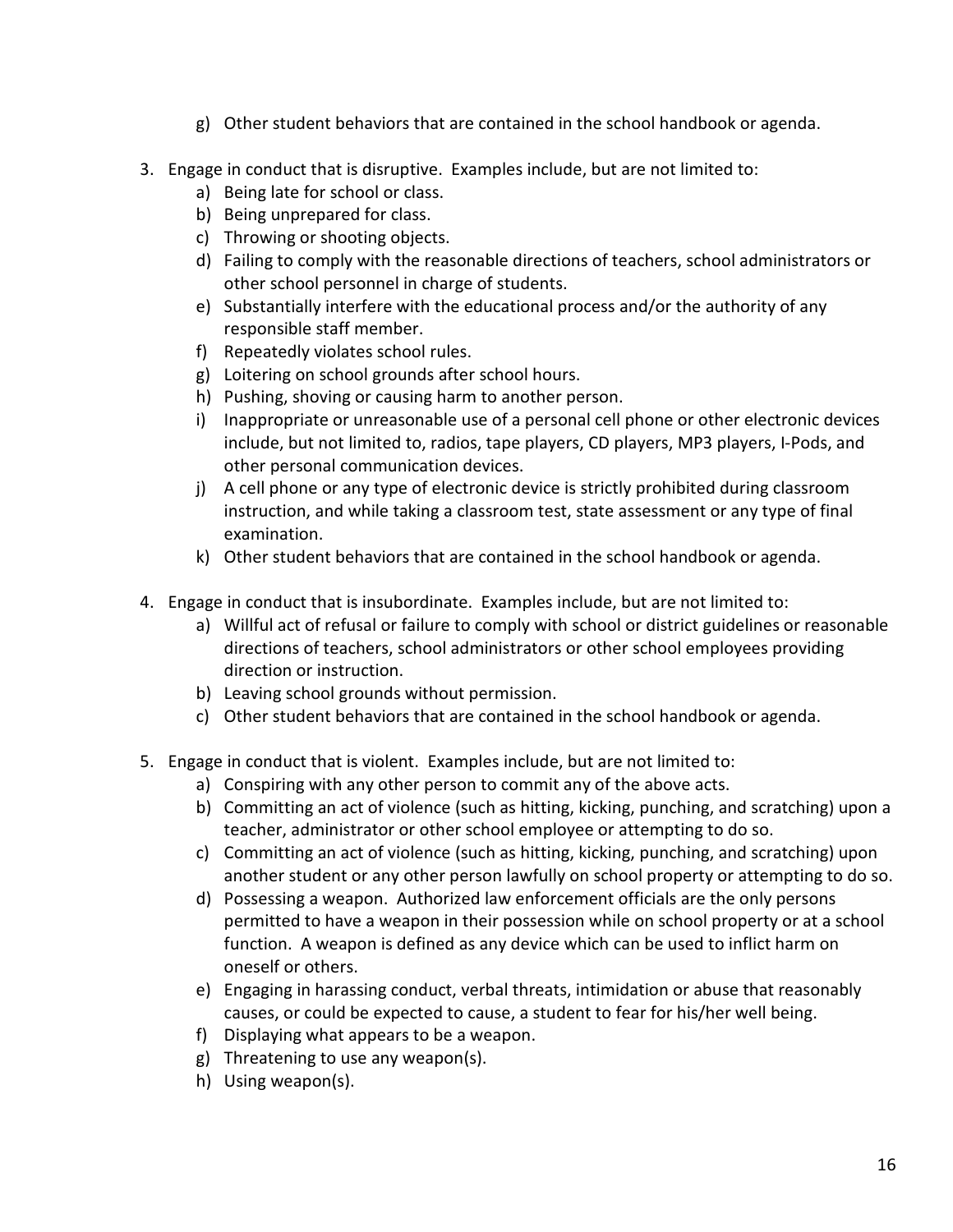- i) Intentionally damaging or destroying the personal property of a student, teacher, administrator, other district employee or any person lawfully on school property, including graffiti or arson.
- j) Intentionally damaging or destroying school district property.
- k) Other student behaviors that are contained in the student handbook or agenda.
- 6. Engage in any conduct that endangers the safety, morals, health or welfare of self or others. Examples include, but not limited to:
	- a) Lying, deceiving or giving false information to school personnel.
	- b) Stealing District property or the property of other students, school personnel or any other person lawfully on school property or while attending a school function.
	- c) Defamation, which includes making false or unprivileged statements or representations about an individual or identifiable group of individuals that harm the reputation of the person or the identifiable group by demeaning them. This can include posting or publishing video, audio recordings or pictures (written material, cell phones, Internet, YouTube, etc.).
	- d) Discrimination, based on a person's actual or perceived race, age, sexual orientation, use of a recognized guide dog, hearing dog or service dog, color, creed, national origin, ethnic group, religion, religious practice, sex, sexual orientation, gender or gender identity, marital or veteran status, use of a recognized guide dog, hearing dog or service dog, or disability as a basis for treating another in a negative manner on school property or at a school function.
	- e) Harassment, the creation of a hostile environment by conduct or by verbal threats, intimidation or abuse that has or would have the effect of unreasonably and substantially interfering with a student's educational performance, opportunities or benefits, or mental, emotional or physical wellbeing based on a person's actual or perceived race, color, weight, national origin, political affiliation, ethnic group, religion, religious practice, marital or veteran status, use of a recognized guide dog, hearing dog or service dog, disability, sexual orientation, gender or sex.
	- f) Harassment, which includes a communication (verbal, written, electronic or graphic) and/or physical conduct based on an individual's actual or perceived race, color, religion, national origin, political affiliation, sexual orientation sex, age, marital or veteran status, use of a recognized guide dog, hearing dog or service dog or disability.
	- g) When the term "bullying" is used, even if not explicitly stated, such term includes cyberbullying, meaning such harassment or bullying that occurs through any form of electronic communication.
	- h) Sexual harassment, which includes unwelcome sexual advances, requests for sexual favors, taking, sending or receiving sexually explicit videos, pictures or auditory recordings and other verbal or physical conduct or communication of a sexual nature.
	- i) Displaying signs of gang affiliation or engaging in gang-related behaviors that are observed to increase the level of conflict or violent behavior.
	- j) Hazing, which includes any intentional or reckless act directed against another for the purpose of initiation into, affiliating with or maintaining membership in any District or school sponsored activity, organization, club or team.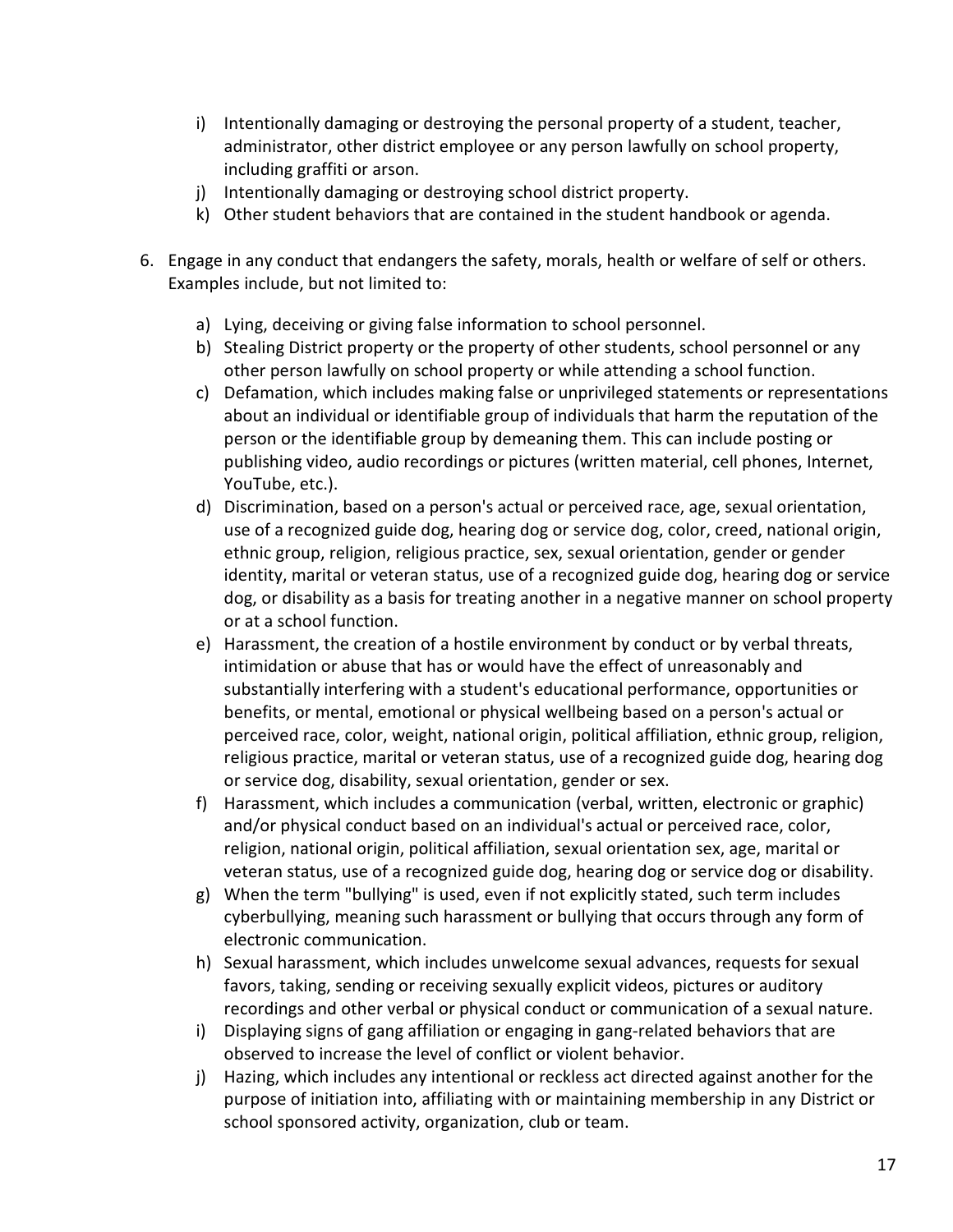- k) Selling, using, possessing or distributing obscene material.
- l) Possessing, consuming, selling, attempting to sell, distributing or exchanging alcoholic beverages, tobacco, tobacco products or illegal substances, or being under the influence of any of these. "Illegal substances" including, but not limited to, inhalants, marijuana, cocaine, LSD, PCP, amphetamines, "synthetic" cannabinoids, heroin, steroids, look-alike drugs, drug paraphernalia and any substances commonly referred to as "designer drugs."
- m) Inappropriately using, sharing, selling, attempting to sell, distributing or exchanging prescription and over-the-counter drugs.
- n) Possessing, consuming, selling, attempting to sell, distributing, or exchanging "look-alike drugs"; or, possessing or consuming (without authorization), selling, attempting to sell, distributing or exchanging other substances such as dietary supplements, weight loss pills, etc.
- o) Gambling and gaming.
- p) Inappropriate touching and/or indecent exposure.
- q) Initiating or reporting warning of fire or other catastrophe without valid cause, misusing 911, or inappropriately discharging a fire extinguisher.
- r) Violating gender privacy when using school restroom facilities.
- s) Other student behaviors that are contained in the student handbook or agenda.
- 7. Engage in misconduct while on a school bus. It is crucial for students to behave appropriately while riding on District buses to ensure their safety and that of other passengers and to avoid distracting the bus driver. Students are required to conduct themselves on the bus in a manner consistent with established standards for classroom behavior. Excessive noise, pushing, shoving, fighting, harassment, and discrimination will not be tolerated.
- 8. Engage in any form of academic misconduct. Examples of academic misconduct include:
	- a) Plagiarism; cheating; copying or aiding someone in copying (homework or tests); altering records; violations of the district Acceptable Use Policy for Technology, including the inappropriate use of electronic devices with photographic to text messaging capability; violation of copyright laws; violation of intellectual property rights; and assisting another student in any of the above actions.
- 9. Engage in any form of bullying during school hours, during school functions, or at any time on or off school property that directly affects the educational process. This includes any type of cyberbullying that takes place between students, staff or other individuals.

If an incident occurs that is related to bullying or inappropriate behavior, the incident will be addressed in the following manner.

a) Incidents that occur during the school day should first be addressed at the level of occurrence. For example, if the incident happens in the classroom or in the hallway, the teacher should address the incident. If the teacher needs further assistance in handling the matter, he/she should seek assistance from the school specialists that are familiar with the particular needs of the student such as the school counselor, school psychologist, or administration. When all means of addressing the incident are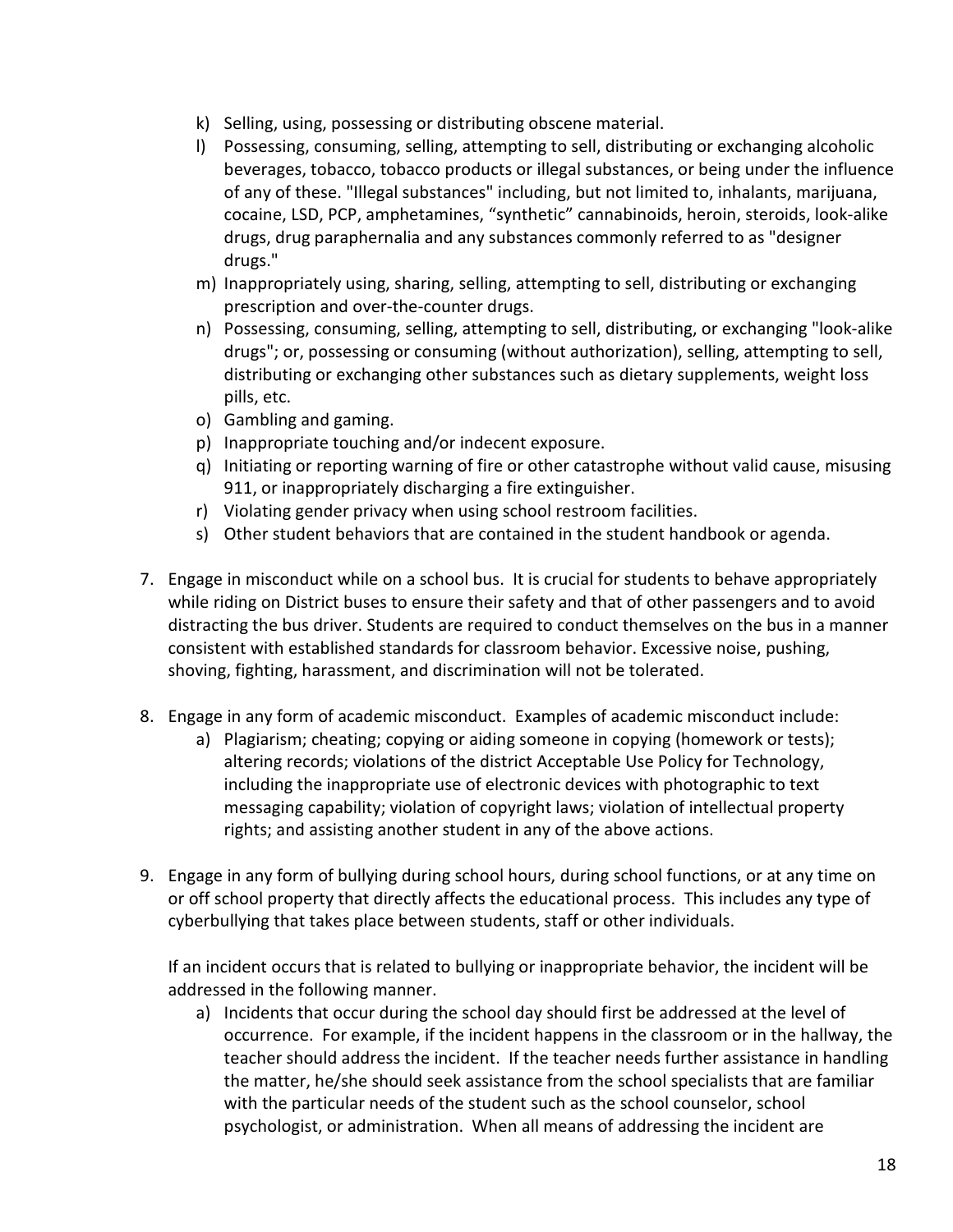exhausted and the problem continues, the matter should be brought to the attention of the building administrator.

- b) Investigation of the incident shall occur by the teacher, school Principal or Assistant Principal, depending at what level the incident is handled. If additional assistance is needed, with the approval of the Superintendent of Schools, outside counsel may be used to assist with the investigation.
- c) If it can be determined that the specific incident in question was caused by, or resulted from, bullying or any type of inappropriate behavior, the individual that initiated the bullying or inappropriate behavior shall be subject to a greater degree of discipline than the other individual(s) involved in the incident on a case by case basis.

## VII. STUDENT USE OF ELECTRONIC COMMUNICATION DEVICES

Students are prohibited from using or having on or in an operational mode any paging device, mobile telephone, cellular telephone, laser pointer or pen or any other type of telecommunications or imaging device during instructional time, except as expressly permitted in connection with authorized use in classrooms. While students are permitted to possess such devices during the school day, they are prohibited from using them in any manner which invades the privacy of students, employees, volunteers or visitors. Students are not permitted to use any form of information technology, including their own personal electronic devices, to intimidate, harass or threaten others. This type of harassment is generally referred to as cyberbullying. If a student violates this prohibition, then he/she is subject to discipline under this provision and/or any other provision in the District Code of Conduct that may be applicable to the circumstances involved. Any electronic device that is permitted on school property is encouraged to be kept on the person and in a concealed manner.

Teachers and all other Board personnel should exemplify and reinforce acceptable student dress and behavior (including possession/use of electronic devices) and help students develop an understanding of appropriate appearance and conduct in the school setting.

## VIII. STUDENT DRESS CODE

The responsibility for the dress and appearance of students shall rest with individual students and parents. They have the right to determine how the student shall dress, provided that such attire does not interfere with the operation of the school or infringe upon the general health, safety and welfare of District students or employees. Teachers, administrators, and other District personnel are expected to reinforce acceptable dress standards and assist students in developing an understanding of appropriate appearance in the school setting.

A student's dress, grooming, and appearance shall:

- $\checkmark$  Be safe, appropriate, and not disrupt or interfere with the educational process.
- $\checkmark$  Not include items that are vulgar, obscene, slanderous or degrade others on account of race, color, religion, creed, national origin, gender, sexual orientation, ethnic group, physical appearance or disability.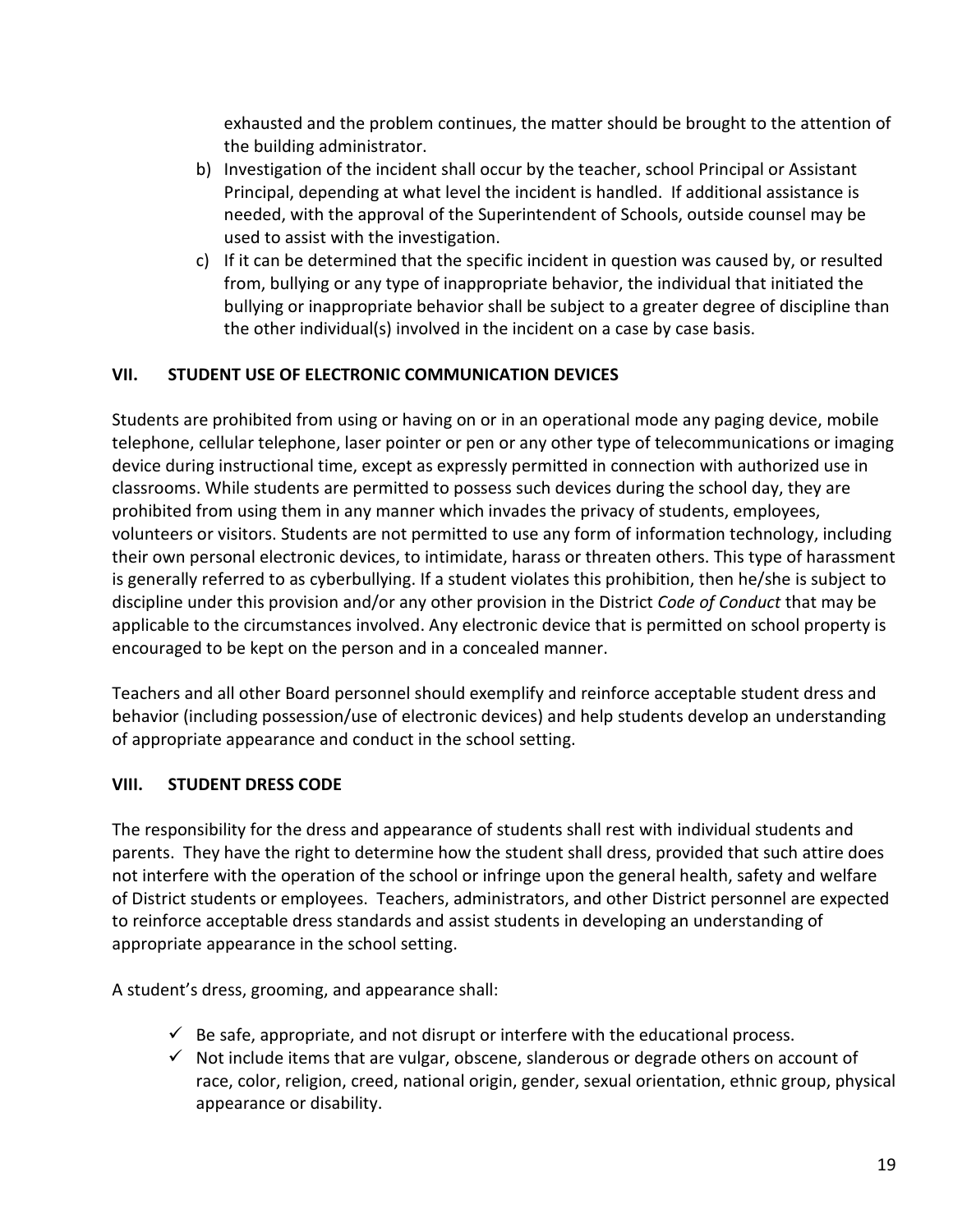- $\checkmark$  Not promote and/or endorse or infer the use of alcohol, tobacco or illegal drugs and/or encourage other illegal or violent activities.
- $\checkmark$  Not consist of heavy chains, pocket chains, spiked necklaces/bracelets, etc. that are determined to be a safety hazard.
- $\checkmark$  Not include the wearing of hats, hoods or headwear of any type, except for bona fide religious or medical purposes.
- $\checkmark$  Not consist of swimwear (outside of the pool), or any revealing apparel (ex. sports bras). Midriffs are to be covered.
- $\checkmark$  Ensure that all undergarments, including bra straps, are completely covered with outer clothing.
- $\checkmark$  Include footwear at all times. Footwear that is a safety hazard will not be allowed.
- $\checkmark$  Backpacks, knapsacks, and book/gym bags will remain in a student's locker during the school day (middle school only).

Students who violate the student dress code may be sent to the office in order to address the concern and modify their appearance to align with the student dress code. Any student who refuses to do so may be subject to discipline, up to and including detention and/or in-school suspension. Any student who repeatedly fails to comply with the dress code may be subject to further discipline, up to and including external suspension.

Physical Education classes requiring students to change their dress must adhere to the above dress code guidelines.

A student attending school related functions (i.e. dances, athletic events, club meetings, etc.) must adhere to the above dress code guidelines.

## IX. DISCIPLINARY PROCEDURES AND PENALTIES

REFERRAL PROCEDURE: Students who are having disciplinary problems in the classroom will be handled in the following manner:

The initial attempt at solving classroom behavioral problems will be made by the teacher. The teacher should attempt to modify behavior through speaking with the student, assigning his/her own detention, contacting parents, consulting the student's counselor, talking with the appropriate supervisor of instruction, or other methods to correct the student's behavior.

When the student's behavioral problems have gone beyond the scope of the teacher, the staff member will send a referral form to the appropriate administrator indicating prior interventions taken by the teacher. The administrator will then conference with the student and determine the appropriate actions necessary.

## DISCIPLINARY OPTIONS

1. Verbal/Written warning – bus drivers, hall and lunch monitors, coaches, counselors, teachers, Principals, and Superintendent.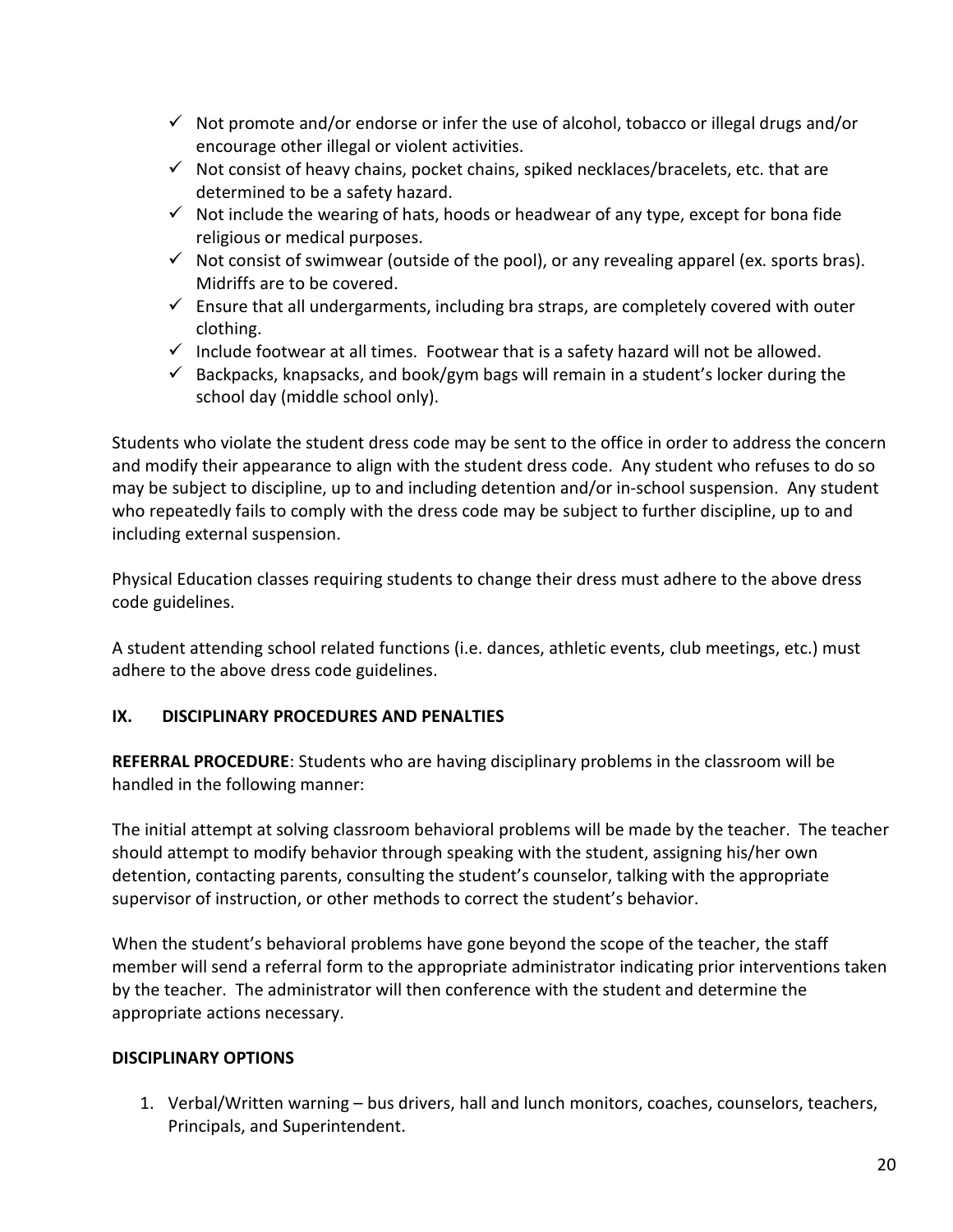- 2. Written notification to parent bus drivers, hall and lunch monitors, coaches, guidance counselors, teachers, Principals, and Superintendent.
- 3. Detention teachers, Principals, and Superintendent.
- 4. Suspension from transportation director of transportation, Principals, and Superintendent.
- 5. Suspension from athletic participation coaches, Principals, and Superintendent.
- 6. Suspension from social or extracurricular activities activity directors, Principals, and Superintendent.
- 7. Suspension of other privileges Principals and Superintendent.
- 8. Restitution of damaged or stolen goods or property.
- 9. Legal action through Family Court and/or law enforcement agencies.
- 10. Under certain circumstances, a permanent suspension may be warranted. However, permanent suspension is an extreme penalty that the Commissioner of Education has held is generally educationally unsound except under extraordinary circumstances such as where the student exhibits an alarming disregard for the safety of others and where it is necessary to safeguard the well-being of other students.

As a general rule, discipline will be progressive. This means that a student's first violation will usually merit a lighter penalty than subsequent violations. The exception to this rule is in the case where a violent act has been committed.

- a) Verbal warning Any member of the district staff. Staff should use discretion and respect student's dignity and self-esteem.
- b) Removal from classroom teachers, Assistant Principal, Principal, Superintendent.
- c) Short-term (five days or less) suspension from school Principal, Superintendent.
- d) Long-term (more than five day) suspension from school Superintendent, Board of Education.

## **PROCEDURES**

- 1. Detention Teachers, Principals, Assistant Principals and the Superintendent may use after school detention as a penalty for student misconduct in situations where removal from the classroom or suspension would be inappropriate. Parental involvement may be needed in this situation.
- 2. Suspension from transportation If a student does not conduct himself/herself properly on a bus, the bus driver is expected to:
	- a) Bring such misconduct to the building Principal or designee's attention.
	- b) Students who become a serious disciplinary problem may have their riding privileges suspended by the building Principal, Assistant Principal or the Superintendent.
	- c) In such cases, the student's parent will become responsible for seeing that his or her child is transported to and from school safely.

A student subjected to a suspension from transportation is not entitled to a full hearing pursuant to Education Law § 3214. However, the student and the student's parent will be provided with a reasonable opportunity for an informal conference with the building Principal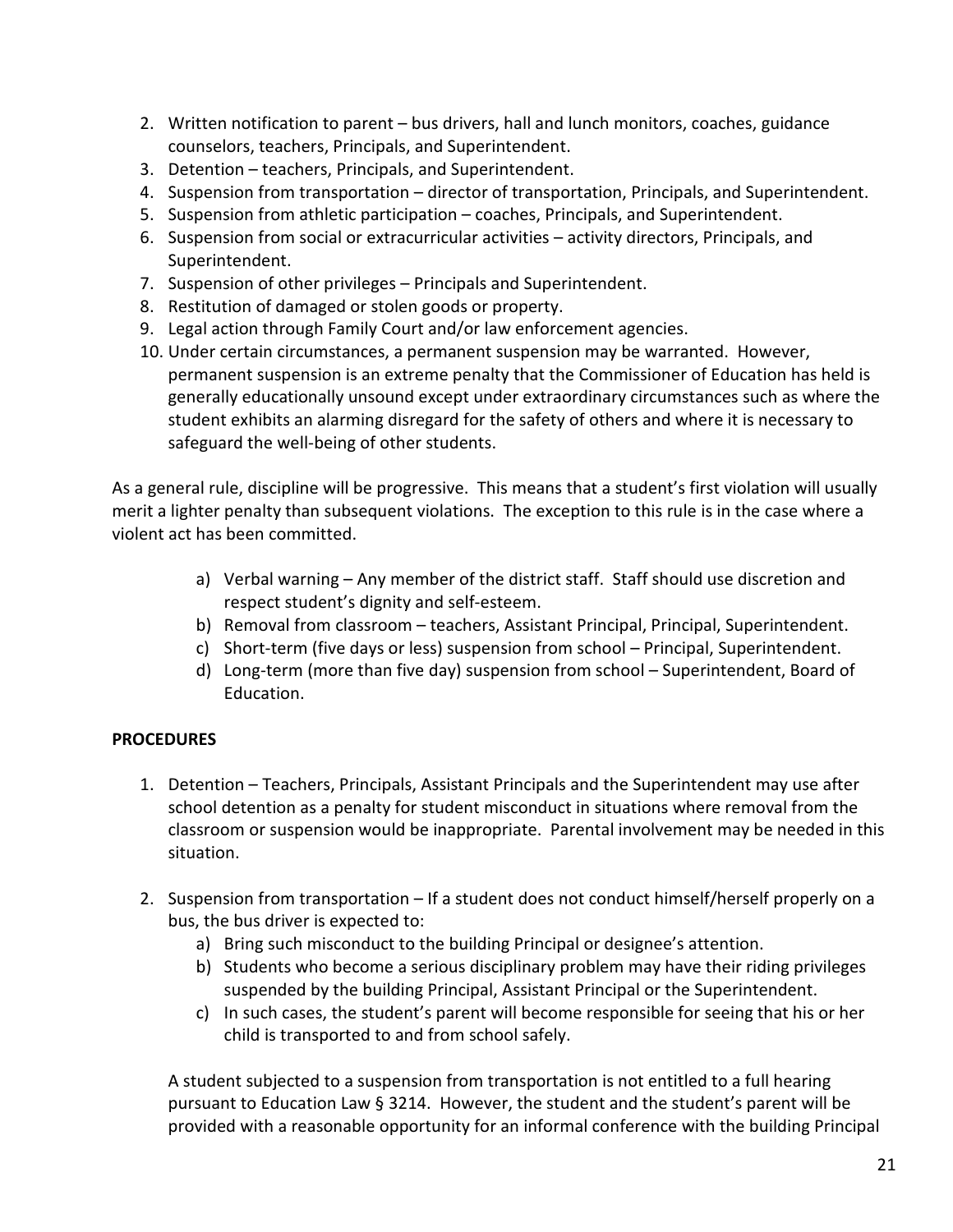or designee or district representative, at the discretion of the Superintendent of Schools, to discuss the conduct and the penalty involved.

3. Suspension from athletic participation, extracurricular activities, and other privileges.

A student subjected to a suspension from athletic participation, extracurricular activities, or other privileges is not entitled to a full hearing pursuant to Education Law § 3214. However, the student and the student's parent will be provided with a reasonable opportunity for an informal conference with the district official imposing the suspension to discuss the conduct and the penalty involved.

4. Teacher Removal of Disruptive Students.

A disruptive student can affect a teacher's ability to teach and can make it difficult for other students in the classroom to learn. In many instances, the classroom teacher can control disruptive student behavior by using good management techniques.

When it is necessary to remove a disruptive student so other students can learn:

- A classroom teacher may remove a student from class for up to two days.
- Removal applies to the class of the removing teacher only.
- If the student does not pose a danger or threat to the academic process, the student must be provided with an explanation of why he/she is being removed and the student must be given an opportunity to present his/her version of the relevant events.
- If the student does pose a danger, the student should be removed immediately.
- In either case, the teacher must complete a district-established referral form, deliver it to the office, and meet with the Principal/Assistant Principal as soon as possible, but no later than the beginning of classes on the next school day.
- Within one day of the incident, the Principal or designee must notify the student's parents in writing. Where possible, notice should also be provided by telephone.
- The notice must inform the parents that they have a right to meet informally with the Principal or designee.
- The written notice to the parents must be provided by personal delivery, express mail delivery, or some way of assuring receipt of notice by the next day after the student removal.
- If, in the informal conference with parents, the student denies the charges, the student must have a chance to explain his/her version of the relevant events.
- The informal conference must be held within two days of the student's removal from class.
- The timing of the informal conference may be extended by mutual agreement of the parent, teacher, and Principal/Assistant Principal.
- The Principal or designee may overturn the removal of the student from class if (1) the charges are not supported by substantial evidence; (2) the removal is in violation of law; (3) the conduct warrants suspension from school pursuant to Education Law § 3214.
- If the Principal/Assistant Principal overturns the student removal, it must be done before the close of business on the day after the informal conference.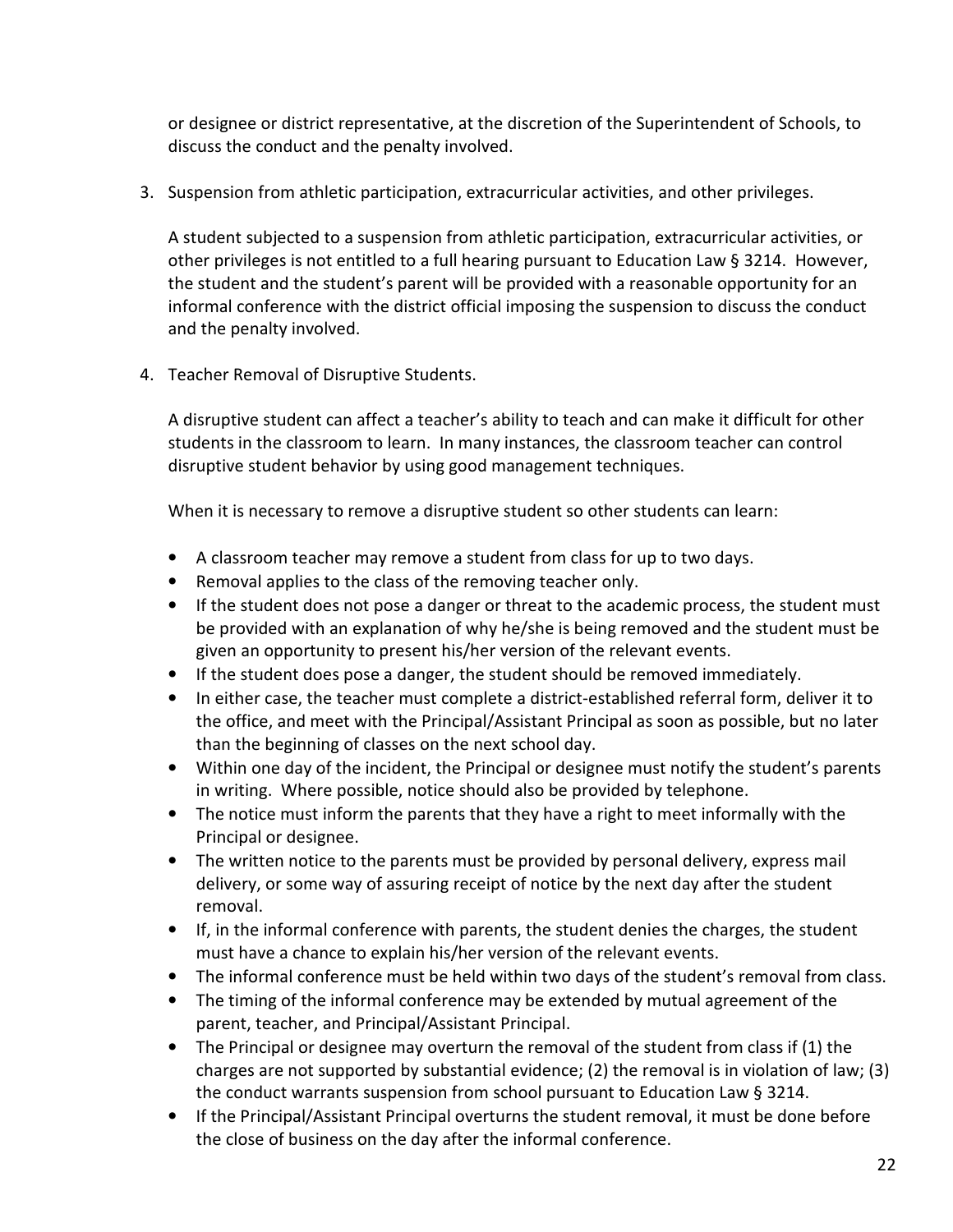- Students removed from class shall be offered continued educational programming and activities until he/she returns to the classroom.
- Each teacher must keep a complete log for all cases of student removals.
- The Principal/Assistant Principal must keep a log of all student removals.
- No teacher can remove a student with a disability until it is verified with the Principal or designee that the removal will not violate the student's rights under state or federal law or regulation.
- 5. Suspension from School.

The Board retains its authority to suspend students, but places primary responsibility for the suspension of students with the Superintendent and the building Principals. However:

- Any staff member may recommend to the Superintendent or the Principal that a student be suspended.
- All staff members must immediately report and refer a violent student to the Principal or the Superintendent for a violation of the Code of Conduct.
- All recommendations and referrals shall be made in writing unless the conditions underlying the recommendation or referral warrant immediate attention.
- In such cases, a written report is to be prepared as soon as possible by the staff member recommending the suspension.

The Superintendent or Principal, upon receiving a recommendation or referral for suspension or when processing a case for suspension, shall gather the facts relevant to the matter and record them for subsequent presentation, if necessary.

a) Short-term (five days or less) suspension from school

When the Superintendent or Principal (referred to as the "suspending authority") proposes to suspend a student charged with prohibited conduct for five days or less pursuant to Education Law § 3214 (3), the suspending authority must:

- Immediately notify the student orally.
- If the student denies the misconduct, the suspending authority must provide an explanation on the basis for the proposed suspension.
- The suspending authority must also notify the student's parents in writing that the student may be suspended from school.
- The written notice must be provided by personal delivery, express mail delivery, or some other means that is reasonably calculated to assure receipt of the notice within 24 hours of the decision to propose suspension. Where possible, notice should also be provided by telephone.
- The notice shall provide a description of the charges against the student and the incident for which suspension is proposed and shall inform the parent of the right to request an immediate formal conference with the Principal.
- The notice and opportunity for a formal conference shall take place before the student is suspended unless the student's presence in school poses a continuing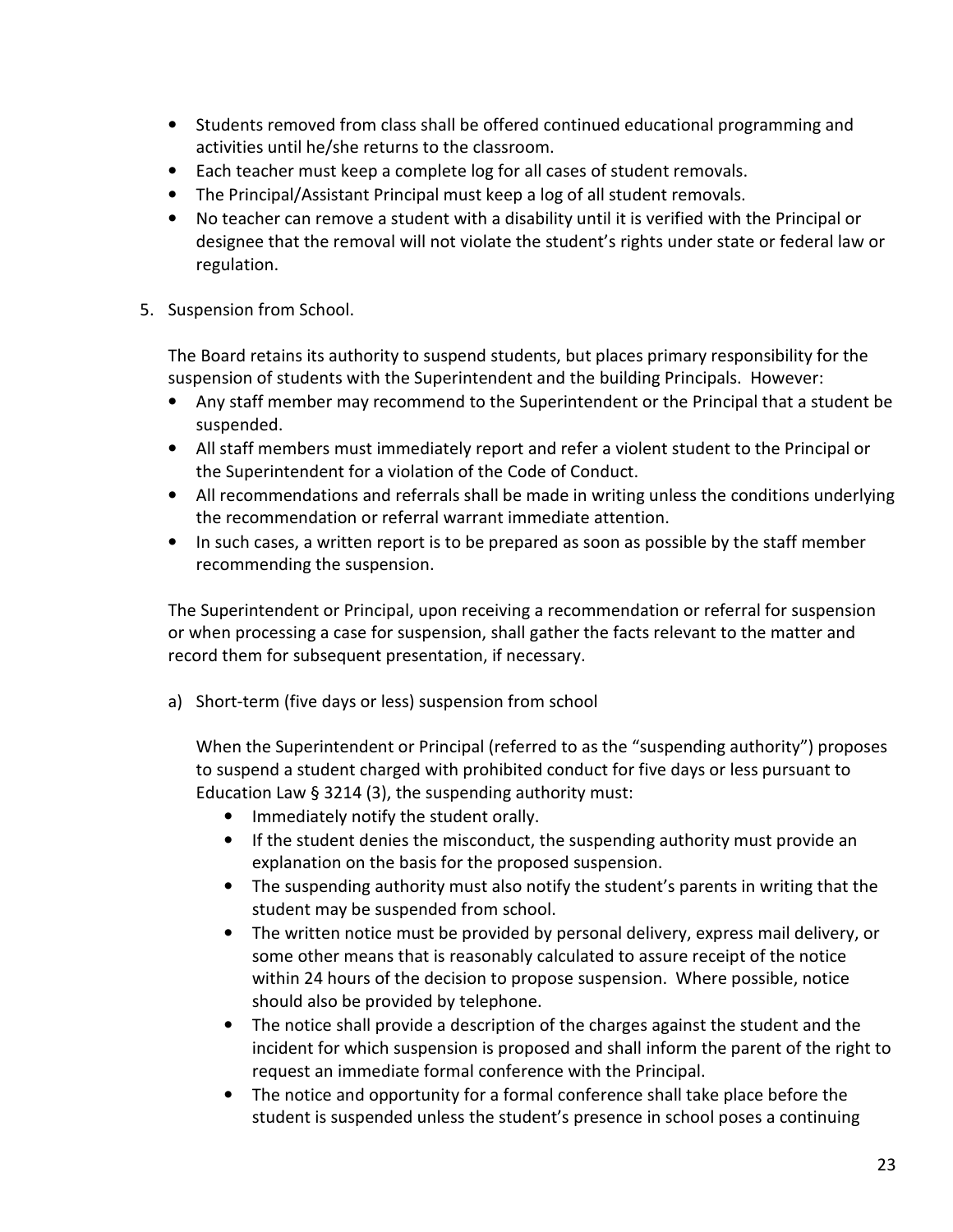danger to persons or property or an ongoing threat of disruption to the academic process.

- If the student's presence does pose such a danger or threat of disruption, the notice and opportunity for a formal conference shall take place as soon after the suspension as is reasonably practicable.
- After the conference, the Principal shall promptly advise the parents in writing of his or her decision.
- The Principal shall advise the parents that if they are not satisfied with the decision and wish to pursue the matter, they must file a written appeal to the Superintendent of Schools with the Secretary to the Superintendent of Schools within ten business days of the date of the decision.
- If an appeal of the Superintendent's decision is desired, one may be made to the Board of Education within ten business days of the date of the Superintendent's decision.
- Only final decisions of the Board may be appealed to the Commissioner of Education within thirty days of the decision.
- b) Superintendent's Hearing Long-term (more than five days) suspension from school

When the Superintendent or building Principal determines that a suspension for more than five days may be warranted:

- He or she shall give reasonable notice to the student and the student's parents of their right to a fair hearing.
- At the hearing, the student shall have the right to be represented by counsel, the right to question witnesses against him or her, and the right to present witnesses and other evidence on his or her behalf.
- The Superintendent or designee shall personally hear and conduct the hearing.
- The hearing officer shall be authorized to administer oaths and to issue subpoenas in conjunction with the proceeding before him or her.
- A record of the hearing shall be maintained, but no stenographic transcript shall be required. A tape recording shall be deemed a satisfactory record.
- The hearing officer shall make findings of fact and recommendations as to the appropriate measure of discipline.
- The report of the hearing officer, if written by the designee, shall be advisory only, and the Superintendent may accept all or any part thereof.
- An appeal of the decision of the Superintendent may be made to the Board.
- All appeals to the Board must be in writing and submitted to the District Clerk within 30 days of the date of the Superintendent's decision.
- The Board may adopt in whole or in part the decision of the Superintendent.
- Final decisions of the Board may be appealed to the Commissioner of Education within 30 days of the Board's decision.
- c) Permanent suspension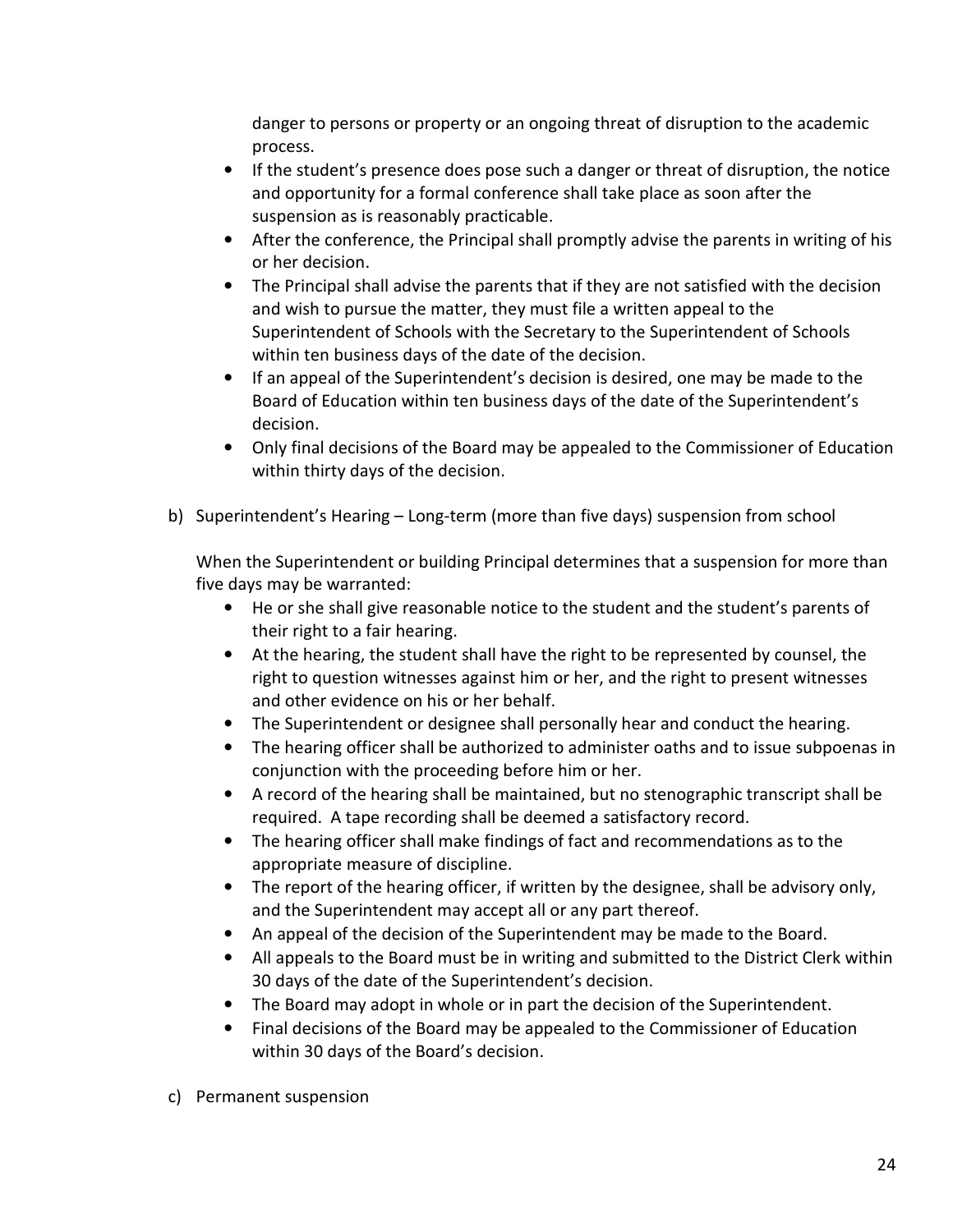Permanent suspension is reserved for extraordinary circumstances where a student's conduct poses a life-threatening danger to the safety and well-being of other students, school personnel or any other person lawfully on school property or attending a school function.

#### MINIMUM PERIODS OF SUSPENSION

1. Students who bring a weapon to school.

Any student found guilty of bringing a weapon onto school property, will be subject to suspension from school for at least one calendar year. Before being suspended, the student will have an opportunity for a hearing pursuant to Education Law §3214. The Superintendent has the authority to modify the one-year suspension on a case-by-case basis. In deciding whether to modify the penalty, the Superintendent may consider the following:

- (1) The student's age.
- (2) The student's grade in school
- (3) The student's prior disciplinary record.
- (4) The Superintendent's belief that other forms of discipline may be more effective.
- (5) Input from parents, teachers and/or others.
- (6) Other extenuating circumstances.

The Superintendent is required to refer the following students to the county attorney (or the county presentment agency if not the county attorney) for a juvenile delinquency proceeding before the Family Court:

- (1) Any student under the age of 16 who is found to have brought a weapon to school, or
- (2) Any student 14 or 15 years old who qualifies for juvenile offender status under the Criminal Procedure Law.

The Superintendent is required to refer students over the age of 16 or any student 14 or 15 years old who qualifies for juvenile offender status to the appropriate law enforcement authorities. A student 14 or 15 years old who possesses a firearm, machine gun or loaded firearm (as defined in Section 265.00 of the Penal Law) on school grounds (as defined in Section 220.00 (14) of the Penal Law) qualifies for juvenile offender status under Section 1.20 of the Criminal Procedure Law.

A student with a disability may be suspended only in accordance with the requirements of state and federal law.

Note: Calendar year is defined as January – December; school year July - June

2) Students who commit violent acts other than bringing a weapon to school.

Any student, other than a student with a disability, who is found to have committed a violent act, other then bringing a weapon onto school property, shall: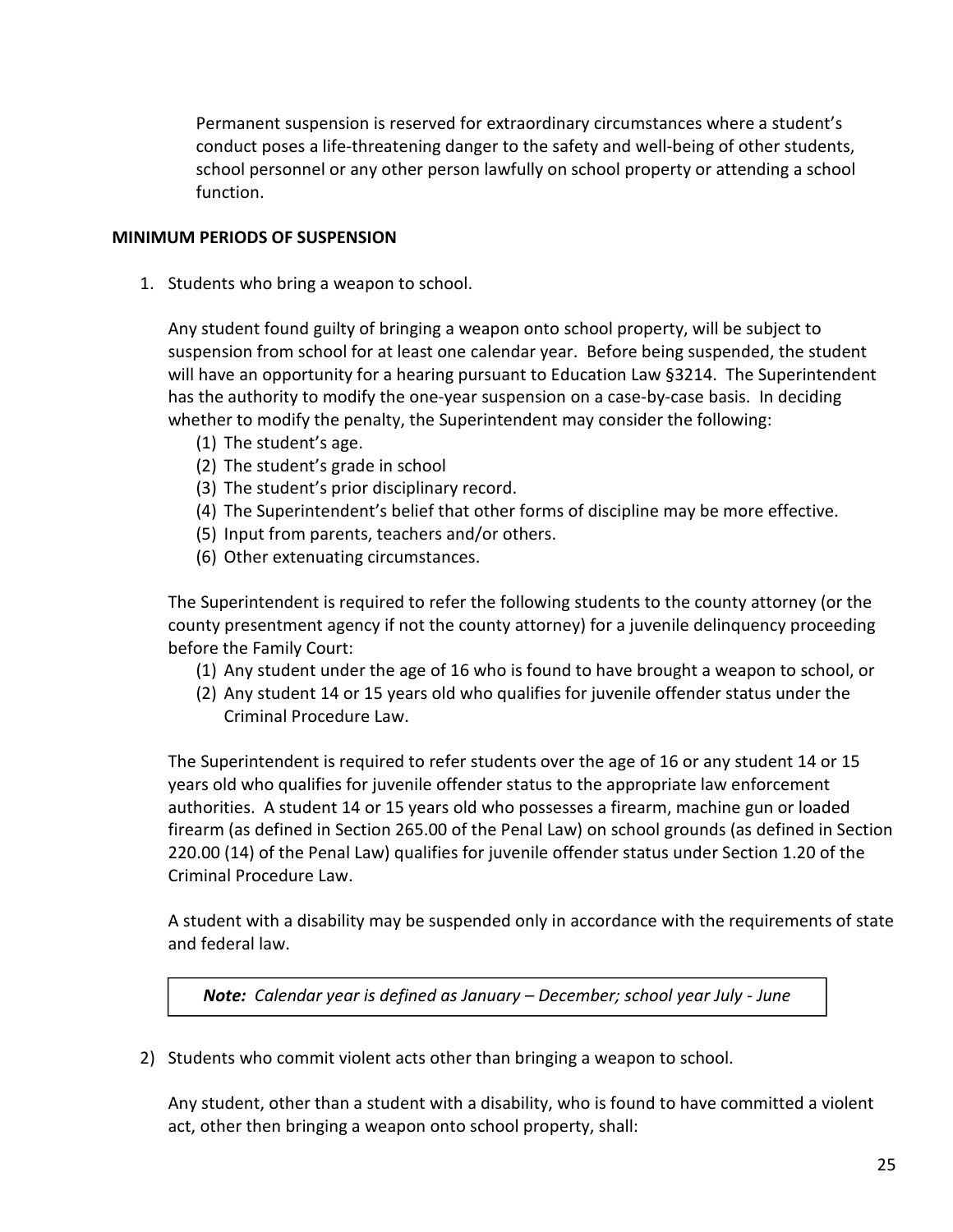- Be subject to suspension from school for at least five days, if the proposed penalty is the minimum five-day suspension.
- The student and the student's parent will be given the same notice and opportunity for a formal conference given to all students subject to a short-term suspension.
- If the proposed penalty exceeds the minimum five-day suspension, the student and the student's parent will be given the same notice and opportunity for a hearing given to all students subject to a long-term suspension.
- The Superintendent has the authority to modify the minimum five-day suspension on a case-by-case basis. In deciding whether to modify the penalty, the Superintendent may consider the same factors considered in modifying a one-year suspension for possessing a weapon.
- 3) Students who are repeatedly substantially disruptive of the educational process or who repeatedly substantially interfere with the teacher's authority over the classroom.

Any student, other than a student with a disability, who engages in conduct which results in the student being removed from the classroom by teacher(s) on four or more occasions during a semester, or three more occasions during a trimester, will be:

- Suspended from school for at least five days, if the proposed penalty is the minimum fiveday suspension.
- The student and the student's parent will be given the same notice and opportunity for a formal conference given to all students subject to a short-term suspension.
- If the proposed penalty exceeds the minimum five-day suspension, the student and the student's parent will be given the same notice and opportunity for a hearing given to all students subject to a long-term suspension.
- The Superintendent has the authority to modify the minimum five-day suspension on a case-by-case basis.
- In deciding whether to modify the penalty, the Superintendent may consider the same factors considered in modifying a one-year suspension.

## X. REPORTING VIOLATIONS OF THE CODE OF CONDUCT

Any teacher, staff member, parent, community member or student can report a violation of the Code of Conduct. Violations of the Code of Conduct should be handled at the level of occurrence. For example, if the incident happens in the classroom or in the hallway, the teacher should address the incident. If the teacher needs further assistance in handling the matter, he/she should seek assistance from the school specialists who are familiar with the particular needs of the student such as the school counselor or the school psychologist. If specific action is taken to assist a student by the school counselor or the school psychologist, they should always contact the parents and work with them to address the matter. When all means of addressing the incident are exhausted, and the problem continues, the matter should be brought to the attention of the building Principal. If the violation is of a district-wide nature, it must be reported to the Superintendent of Schools. The report must be in writing and signed by the reporting individual within two school days of the incident. Reports can be filed by staff, parents, or other students. The reporting individual must be a direct witness to the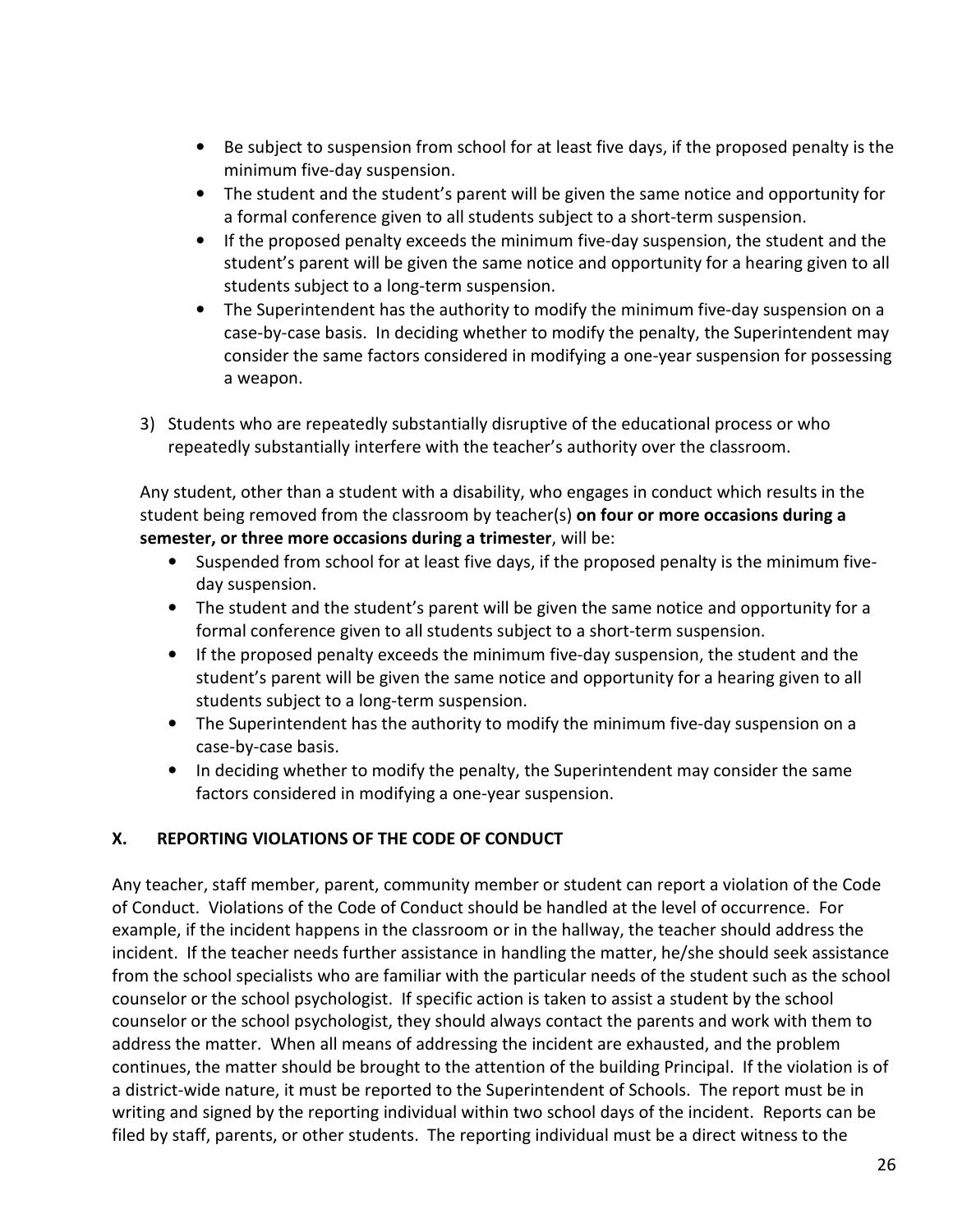violation or have direct knowledge of the incident through their children. Whenever a violation to the district's Code of Conduct is reported, a full investigation by the appropriate administrator/teacher will be conducted.

Any individual observing another individual possessing a weapon, or any object that could cause harm to an individual, alcohol or alcohol substitute, illegal substance or any substance actually having the appearance of being illegal, on school property or at a school function shall report this information immediately to a teacher, the building administrator or the Superintendent. Any weapons or any object that could cause harm to an individual, alcohol or alcohol substitute, or illegal substances or any substance actually having the appearance of being illegal, found shall be confiscated immediately followed by notification to the parent of the student/or individual involved and the appropriate disciplinary action taken, up to and including permanent suspension and referral for prosecution.

- The building Principal must notify the appropriate local law enforcement agency of those Code violations that constitute a crime and substantially affect the order or security of a school as soon as practical, but in no event later than the close of business the day the Principal learns of the violation.
- The notification may be made by telephone, followed by a letter mailed on the same day the telephone call is made.
- The notification must identify the student(s) and explain the conduct that violated the Code of Conduct and constituted a crime.

## XI. DISCIPLINE OF STUDENTS WITH DISABILITIES

The Board of Education recognizes that it may be necessary to suspend, remove or otherwise discipline students with disabilities to address disruptive or problem behavior. The Board also recognizes that students with disabilities are afforded certain procedural protections whenever school authorities intend to impose discipline upon them. The Board is committed to ensuring that the procedures followed for suspending, removing or otherwise disciplining students with disabilities are consistent with the procedural safeguards required by applicable laws and regulations.

If the conduct of a student is related to a disability or suspected disability, the Committee on Special Education will be notified and if warranted, appropriate action shall be implemented in accordance with Board of Education Policy 7313.

## XII. STUDENT SEARCHES AND INTERROGATIONS

The Board of Education is committed to ensuring an atmosphere on school property and at school functions that is safe and orderly. To achieve this kind of environment, any school official authorized to impose a disciplinary penalty on a student may question a student about an alleged violation of law or the district Code of Conduct. Students are not entitled to any sort of "Miranda" –type warning before being questioned by school officials, nor are school officials required to contact a student's parent before questioning the student. However, school officials will tell all students why they are being questioned.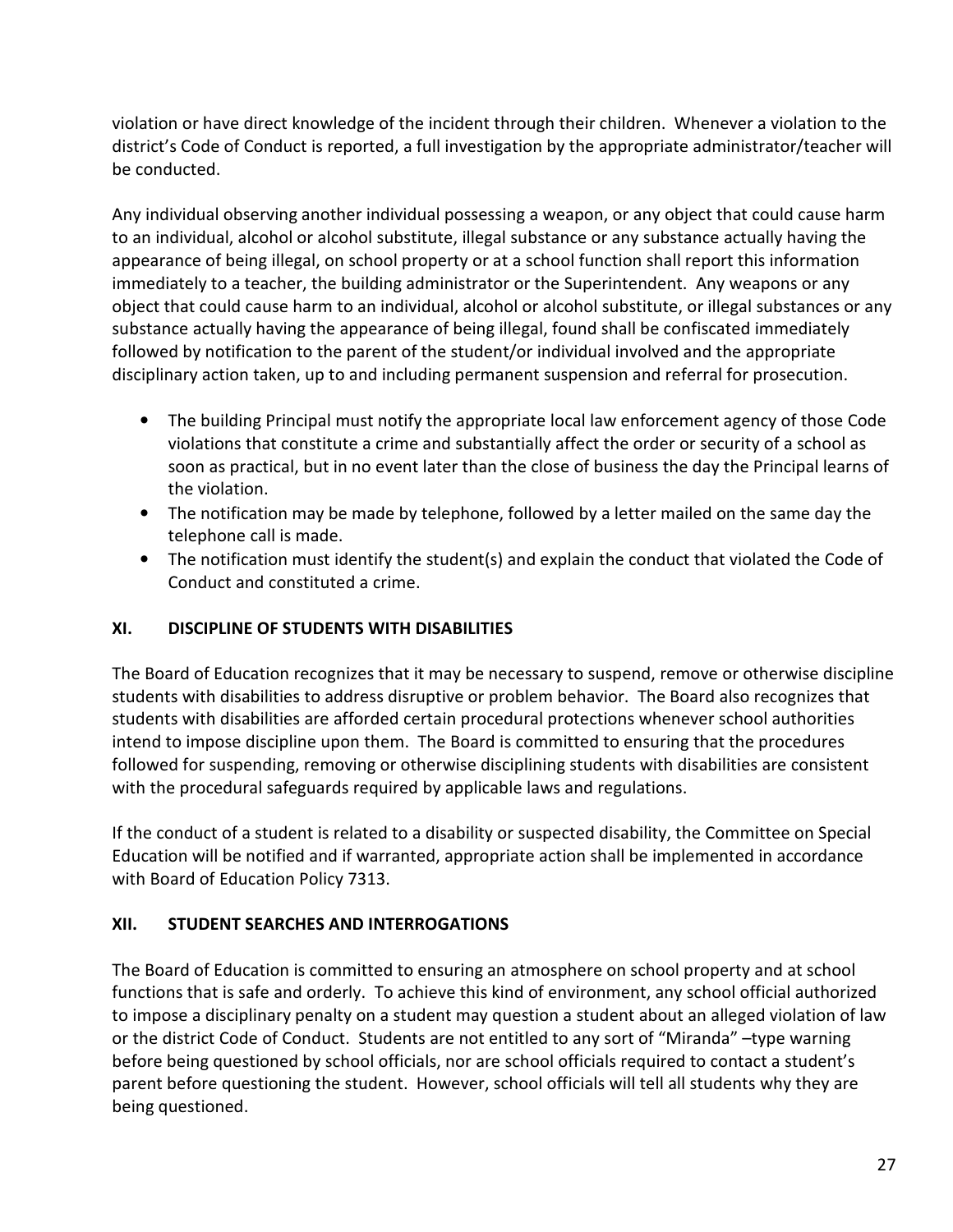In addition, the Board authorizes the Superintendent, building Principals, Assistant Principals, school nurse, and district security officials to conduct searches of students and their belongings if there is reasonable suspicion to believe that the search will result in evidence that the student violated the law or the district Code of Conduct. An authorized school official may conduct a search of a student's belongings that is minimally intrusive, such as touching the outside of a book bag, as long as the school official has a legitimate reason for the very limited search.

An authorized school official may search a student or the student's belongings based upon information received from a reliable informant. District employees will be considered reliable informants unless they are known to have previously supplied information that they knew was not accurate. Individuals, other than district employees, will be considered reliable informants if they have previously supplied information that was accurate and verified, or they appear to be credible and the information they are communicating relates to an immediate threat to safety.

Before searching a student or the student's belongings, the authorized school official should attempt to encourage the student to admit that he or she possesses physical evidence that violates the law or the district Code. While not required, the student may voluntarily consent to the search. Searches will be limited to the extent necessary to locate the evidence sought.

Whenever practicable, searches will be conducted in the privacy of administrative offices, and students will be present when their possessions are being searched.

1. Student Lockers, Desks and Other School Storage Places

The rules in this Code of Conduct regarding searches of students and their belongings do not apply to student lockers, desks and other school storage places. Students have no reasonable expectation of privacy with respect to these places, and school officials retain complete control over them. This means that student lockers, desks, and other school storage places may be subject to search at any time by school officials, without prior notice to students and without their consent.

2. Documentation of Searches

The authorized individuals conducting the search shall be responsible for promptly recording the following information about each search:

- a) Name, age, and grade of each student searched.
- b) Reason for the search.
- c) Name of any informants.
- d) Purpose of search (that is, what item(s) were being sought).
- e) Type and scope of search.
- f) Person conducting search and his or her title and position.
- g) Witnesses to the search.
- h) Time and location of search.
- i) Results of search (that is, what items were found).
- j) Disposition of items found.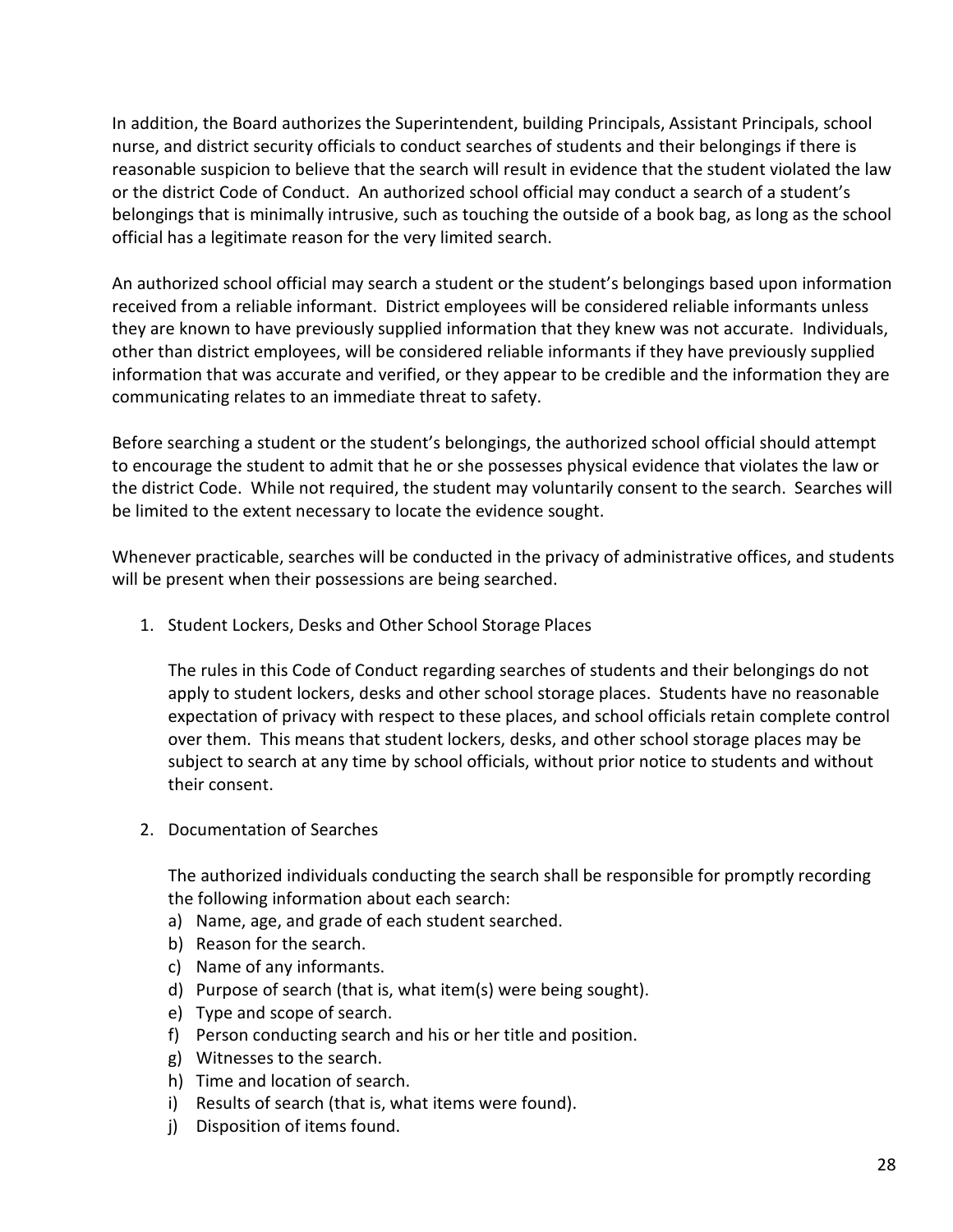k) Time, manner, and results of parental notification.

The building Principal or the Superintendent of Schools shall be responsible for the custody, control, and disposition of any illegal or dangerous item taken from a student. The Superintendent of Schools shall retain control of the items, unless the items are turned over to the police. The building Principal or Superintendent of Schools shall be responsible for personally delivering dangerous or illegal items to police authorities.

3. Police Involvement in Searches and Interrogations of Students

District officials are committed to cooperating with police officials and other law enforcement authorities to maintain a safe school environment. Police officials, however, have limited authority to interview or search students in schools or at school functions, or to use school facilities in connection with police work. Police officials may enter school property or a school function to question or search a student or to conduct a formal investigation involving student only if they have:

- a) A search or an arrest warrant.
- b) Probable cause to believe a crime has been committed on school property or at a school function, or
- c) Been invited by school officials.

Before police officials are permitted to question or search any student, the building Principal or designee shall first try to notify the student's parent to give the parent the opportunity to be present during the police questioning or search. If the student's parent cannot be contacted prior to the police questioning or search, the parent shall be informed of the questioning or search, in writing, by the building Principal or designee as soon thereafter as possible. The building Principal or designee will also be present during any police questioning or search of a student on school property or at a school function.

Students who are questioned by police officials on school property or at a school function will be afforded the same rights they have outside the school. This means:

- a) They must be informed of their legal rights.
- b) They may remain silent if they so desire.
- c) They may request the presence of any attorney.
- 4. Child Protective Services Investigations

Consistent with the district's commitment to keep students safe from harm, the Board of Education has adopted policy #7530, Child Abuse in an Educational Setting and Child Neglect/Maltreatment. This policy complies with the law and is to be followed in all cases of suspected child abuse, neglect or maltreatment.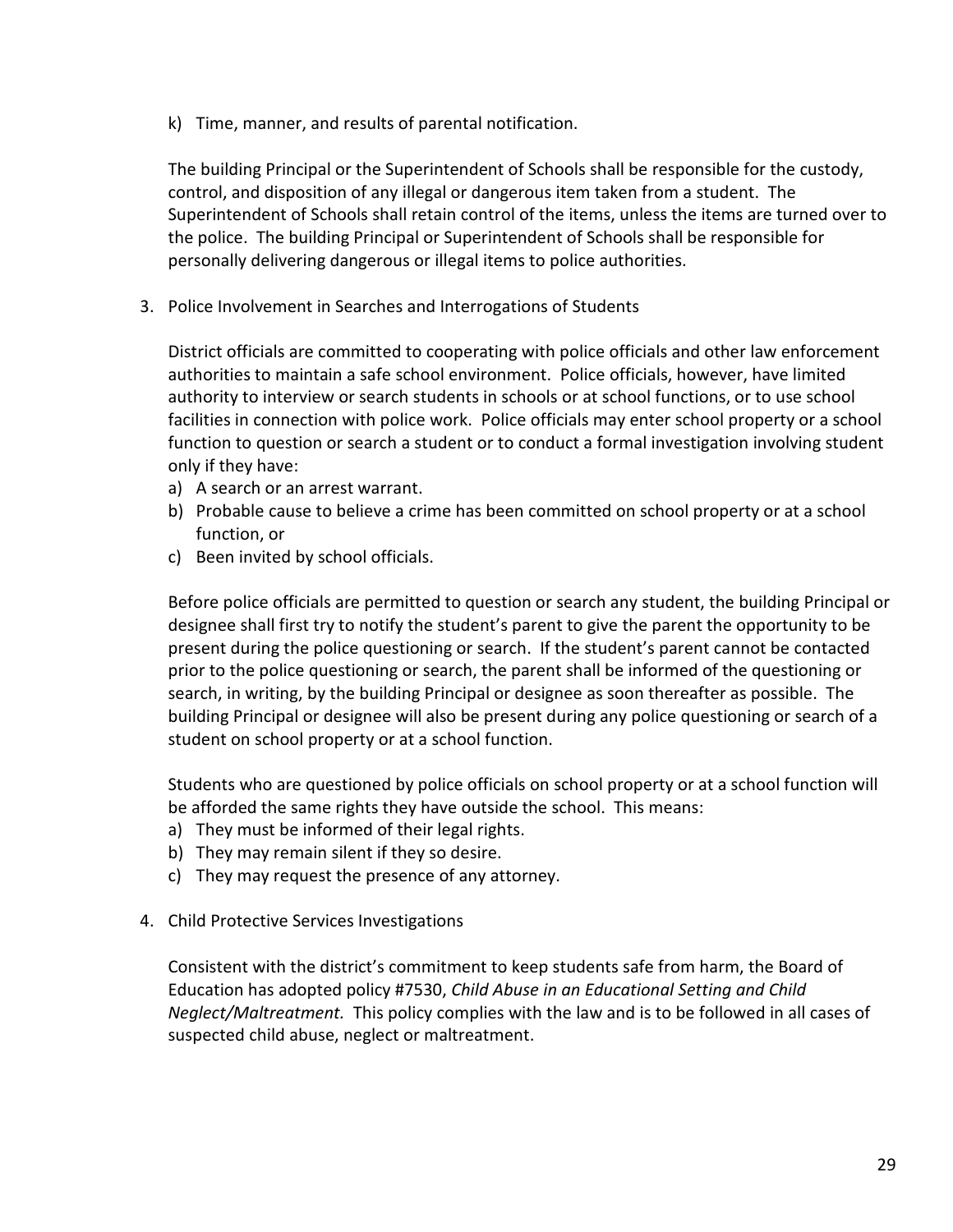#### XIII. THE PINS PROCESS AND PETITION

What is a PINS petition? A PINS petition is a written request asking the court to decide that the child needs supervision.

Who can file a PINS petition? Most PINS petitions are filed by a parent of a child, but school officials, police officers, people injured by the child, or the Administration for Children's Services (ACS) may also file a PINS petition.

How do I start a PINS case? Before you can start a PINS case in court, you MUST first work with the Family Assessment Program (FAP). You can only start a PINS case when FAP cannot help any more. To commence a PINS case, a PINS petition must be filed in the Petition Room in Family Court.

#### XIV. PUBLICATION, DISTRIBUTION AND REVIEW

#### Dissemination of Code of Conduct

The Board will work to ensure that the community is aware of this Code of Conduct by:

- 1) Providing a public hearing prior to Board approval.
- 2) Providing copies of a summary of the Code to all students, in an age-appropriate, plainlanguage version, at a general school assembly held at the beginning of each school year.
- 3) Making copies of the Code available to all parents at the beginning of the school year.
- 4) Providing a summary of the Code of Conduct written in plain language to all parents of District students before the beginning of the school year and making this summary available later upon request.
- 5) Providing all current teachers and other staff members with a copy of the Code and a copy of any amendments to the code as soon as practicable after adoption.
- 6) Providing all new employees with a copy of the current Code of Conduct when they are first hired.
- 7) Making copies of the Code available for review by students, parents and other community members and provide opportunities to review and discuss this Code with the appropriate personnel.

#### Annual Review

On an annual basis, the Code of Conduct will be publicized on the district website for review by all parents and guardians. A copy of the Code will be filed in each school building where it will be available for review by an individual.